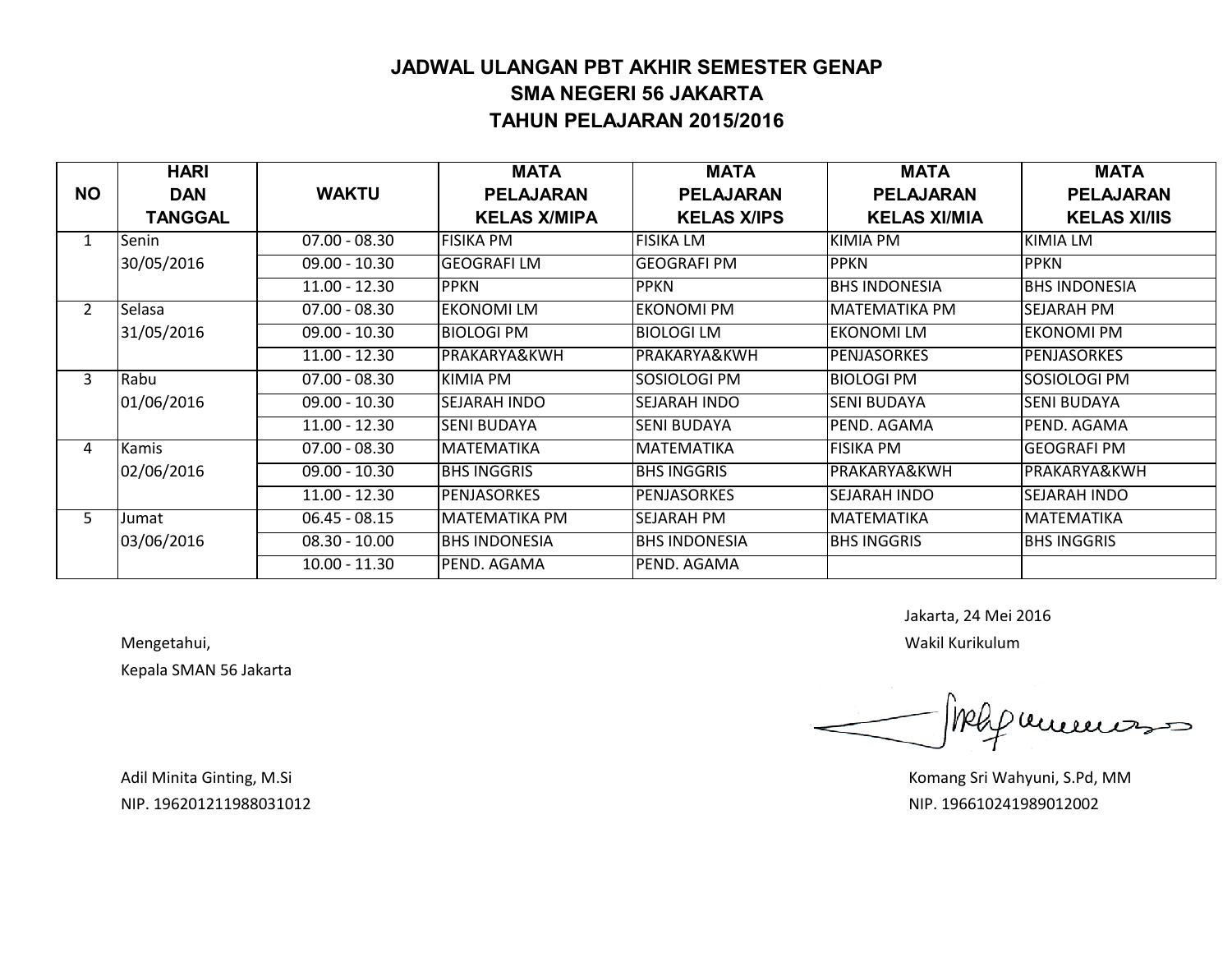#### **JADWAL ULANGAN PBT AKHIR SEMESTER GENAP SMA NEGERI 56 JAKARTA TAHUN PELAJARAN 2015/2016**

| NO.            | <b>HARI/TANGGAL</b>        | <b>WAKTU</b> |                 |                 |                 |                  |                |                  |                 |                 |                 |                 |                 |                 | <b>RUANG</b>    |                 |                 |                 |                |                 |                 |                 |                 |                 |                 |                |
|----------------|----------------------------|--------------|-----------------|-----------------|-----------------|------------------|----------------|------------------|-----------------|-----------------|-----------------|-----------------|-----------------|-----------------|-----------------|-----------------|-----------------|-----------------|----------------|-----------------|-----------------|-----------------|-----------------|-----------------|-----------------|----------------|
|                |                            |              |                 |                 |                 |                  |                | 3                |                 | 4               |                 |                 |                 | 6               |                 |                 |                 | 8               |                | 9               |                 | 10              |                 | 11              |                 | 12             |
|                |                            | 07.00-08.30  | E <sub>1</sub>  | IF <sub>1</sub> | IA <sub>2</sub> | $\overline{1D3}$ | G3             | IM <sub>1</sub>  | 113             | IJ1             | K <sub>3</sub>  | IE <sub>2</sub> | B <sub>1</sub>  | IR2             | N1              | IR3             | IA <sub>1</sub> | IC2             | IL2            | IK2             | C4              | IA <sub>3</sub> | IL1             | IK1             | IH1             | IG1            |
|                | <b>SENIN, 30 MEI 2016</b>  | 09.00-10.30  | G1              | TE1             | llF1            | A2               | ID3.           | IG3              | M1              | TI3             |                 | IK3             | E <sub>2</sub>  | IB <sub>1</sub> | IR <sub>2</sub> | IN1             | R <sub>3</sub>  | IA1             | C2             | L2              | IK2             | IC4             | IA <sub>3</sub> | IL1             | K1              | IH1            |
|                |                            | 11.00-12.30  | ΙH1             | IG1             | IE1             | IF1              | A <sub>2</sub> | $\overline{1}D3$ | G3              | IM1             | 1113            |                 | K3              | IE <sub>2</sub> | IB1             | IR2             | N1              | TR3             | A1             | IC2             | IL2             | IK2             | IC4             | IA3             | L1              | IK1            |
| $\overline{2}$ |                            | 07.00-08.30  | ID2             | TH1             | IA <sub>3</sub> | IE1              |                | IA <sub>2</sub>  | B <sub>2</sub>  | IG3             | M1 13           |                 |                 | $\mathsf{II2}$  | IE <sub>2</sub> | IB1             | ID1             | IN1             | R <sub>3</sub> | IA1             | IC2             | TL2             | ID3             | IC4             | <b>IAP</b>      | IL1            |
|                | <b>SELASA, 31 MEI 2016</b> | 09.00-10.30  |                 | ID <sub>2</sub> | TH1             | IA3              | IIE1           | IF1              | IA <sub>2</sub> | IB <sub>2</sub> | IG3 M1          |                 | 1113            | IJ1             | 12.             | IE2             | IB1             | ID1             | N1             | IR3             | IA1             | IC2             | IL2             | ID3             | C4              | <b>IAP</b>     |
|                |                            | 11.00-12.30  | <b>AP</b>       | IL1             | ID2             | H1               | A3             | IE <sub>1</sub>  | IF1             | IA <sub>2</sub> | B <sub>2</sub>  | IG3             | M1 13           |                 | IJ1             | ll2             | IE <sub>2</sub> | IB1             | D <sub>1</sub> | IN1             | IR <sub>3</sub> | IA1             | IC2             | TL2             | $\overline{D}3$ | C4             |
|                | <b>RABU, 01 JUNI 2016</b>  | 07.00-08.30  | C4              | <b>IAP</b>      | ۱1              | ID <sub>2</sub>  | B1             | IA <sub>3</sub>  | K1              | TH1             | K2              | IB <sub>2</sub> | G3              | IM1             | 13              |                 | lli2            | IG1             | R <sub>2</sub> | ID1             | K3              | IR3             | IA1             | IC2             | L2              | D <sub>3</sub> |
| з              |                            | 09.00-10.30  | D <sub>3</sub>  | IC4             | <b>IAP</b>      | IL1              | ID2            | IB <sub>1</sub>  | IA3             | IK1             | IH1 K2          |                 | B <sub>2</sub>  | IG3             | M1              | 113             | 101             | TI2             | G1             | IR <sub>2</sub> | ID1             | TK3             | IR <sub>3</sub> | IA <sub>1</sub> | IC <sub>2</sub> | L2             |
|                |                            | 11.00-12.30  | ΙLΖ             | ID3             | IC4             | <b>TAP</b>       | ILI            | ID <sub>2</sub>  | IB1             | TA <sub>3</sub> | IK1             | TH1             | K2              | IB2             | IG3             | IM1             | TII3            | IJ1             | II2            | IG1             | IR2             | ID1             | IK3             | TR3             | IA1             | IC2            |
|                |                            | 07.00-08.30  | IE <sub>2</sub> | IL <sub>2</sub> | IB <sub>2</sub> | IR <sub>2</sub>  | AP             | IL1              | D <sub>2</sub>  | IE1             | A3              | IK1             | G1              | IA <sub>2</sub> | K <sub>2</sub>  | IG3             | M1 13           |                 | ll 1           | ll2             | N1              | IF1             | ID1             | TK3             | IR <sub>3</sub> | IA1            |
| 4              | <b>KAMIS, 02 JUNI 2016</b> | 09.00-10.30  | IA1             | IE2             | L2              | IB2              | R2             | <b>TAP</b>       | IL1             | ID <sub>2</sub> | IE1             | IA3             | К1              | IG1             | IA2             | IK2             | IG3             | M1              | 113            | J1              | III2            | IN1             | IF1             | ID1             | K3              | IR3            |
|                |                            | 11.00-12.30  | R3              | IA1             | TIE2            | IL2              | <b>B2</b>      | IR2              | <b>TAP</b>      | TL1             | ID2 IE1         |                 | $\overline{A3}$ | IK1             | IG1             | IA2             | IK2             | IG3             | M1             | TI3             | 101             | 112             | N1              | IF1             | ID1             | IK3            |
|                |                            | 06.45-08.15  | lK3             | IR3             | IIA1            | IE <sub>2</sub>  |                | ID3              | R <sub>2</sub>  | IC <sub>2</sub> | Ν1              | ID2             | IE <sub>1</sub> | IA <sub>3</sub> | K <sub>1</sub>  | IC4             | IH <sub>1</sub> | IB <sub>2</sub> | G3             | <b>IAK</b>      | 1B1             | IG1             | llI2            | IK2             | F1              | ID1            |
| 5              | <b>JUMAT, 03 JUNI 2016</b> | 08.30-10.00  | ID <sub>1</sub> | ТКЗ             | IR <sub>3</sub> | A <sub>1</sub>   | E <sub>2</sub> | IL <sub>2</sub>  | D <sub>3</sub>  | R2              | TC <sub>2</sub> | N1              | ID <sub>2</sub> | IE <sub>1</sub> | IA <sub>3</sub> | IK1             | IC4             | ĪΗ1             | B <sub>2</sub> | IG3             | IАK             | TB1             | IG1             | TI2             | K <sub>2</sub>  | IF1            |
|                |                            | 10.00-11.30  | IF1             | ID1             | IK3             | R3               | A1             | IE <sub>2</sub>  | IL <sub>2</sub> | ID3             | IR2             | C <sub>2</sub>  | N1              | D2              | IE1             | IA <sub>3</sub> | IK1             | IC4             | IH1            | IB <sub>2</sub> | IG3             | <b>IAK</b>      | IB <sub>1</sub> | IG1             | 12              | K2             |

Jakarta, 24 Mei 2016

Mengetahui, Wakil Kurikulum and terminal ke mengetahui, Wakil Kurikulum and terminal ke mengetahui, Wakil Kurikulum

Kepala SMAN 56 Jakarta

map nemet 200

Adil Minita Ginting, M.Si **Komang Sri Wahyuni, S.Pd, MM** NIP. 196201211988031012 NIP. 196610241989012002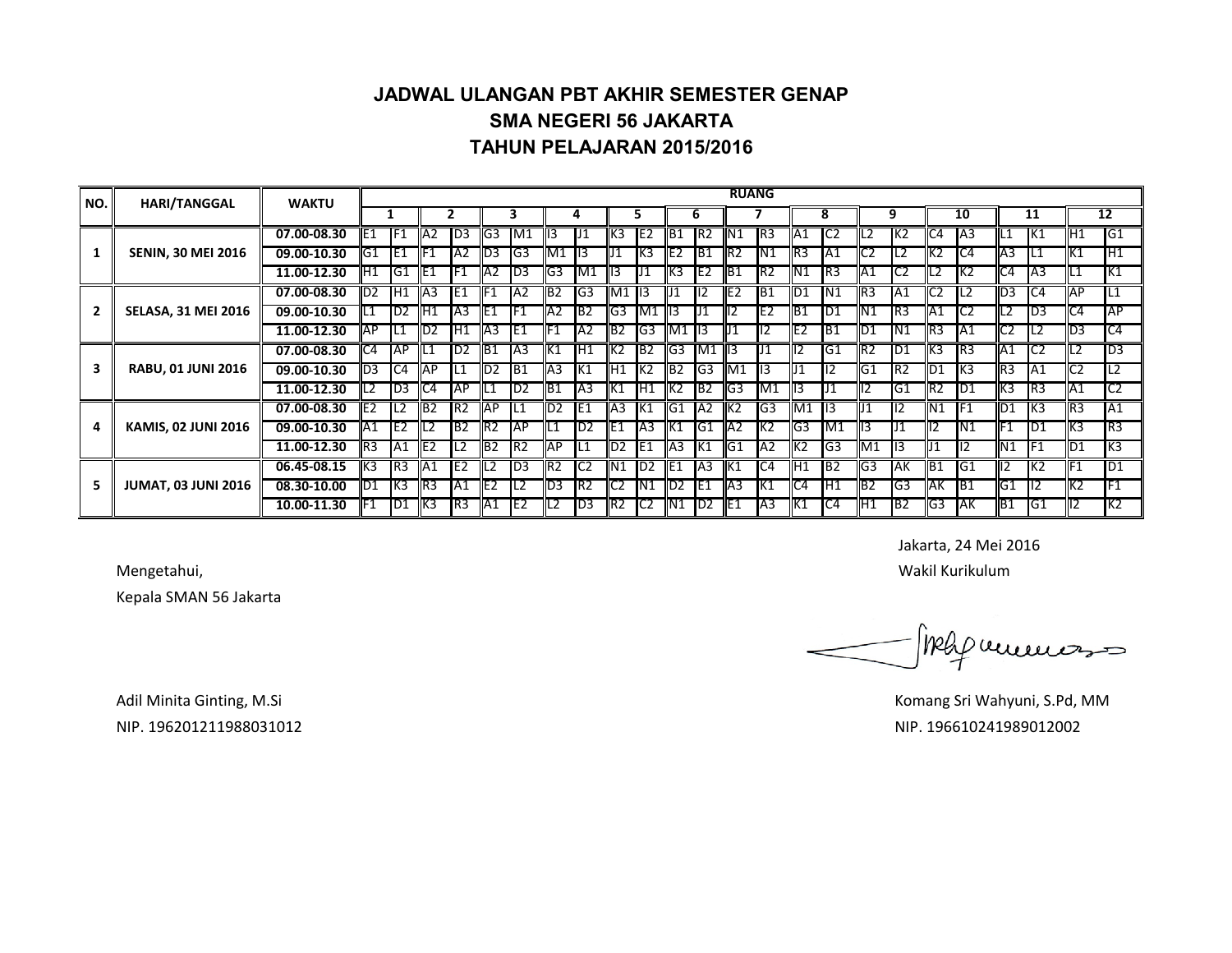| <b>NO</b>      | No. Peserta | <b>NAMA</b>                   | <b>KELAS</b> | <b>RUANG</b> |
|----------------|-------------|-------------------------------|--------------|--------------|
| $\mathbf{1}$   | 1201001     | <b>ADITYA KURNIAWAN</b>       | 10 IPA 1     | 01           |
| $\overline{2}$ | 1201002     | <b>AGUSTINA NOVITA SARI</b>   | 10 IPA 1     | 01           |
| 3              | 1201003     | <b>AHSAN ANWAR BASARI</b>     | 10 IPA 1     | 01           |
| 4              | 1201004     | <b>ALIVIA FITRIANI AMANTO</b> | 10 IPA 1     | 01           |
| 5              | 1201005     | <b>ANGGA RUSPANDI</b>         | 10 IPA 1     | 01           |
| 6              | 1201006     | <b>ANGGI LUTFIANSYAH</b>      | 10 IPA 1     | 01           |
| 7              | 1201007     | <b>ANISSYAH BELLA</b>         | 10 IPA 1     | 01           |
| 8              | 1201008     | <b>ASYIFA DEWANTI</b>         | 10 IPA 1     | 01           |
| 9              | 1201009     | <b>ATIKA RETNOSARI</b>        | 10 IPA 1     | 01           |
| 10             | 1201010     | <b>AZHAHRA VINDY ARIESTA</b>  | 10 IPA 1     | 01           |
| 11             | 1201011     | <b>BAYU ARIANTO</b>           | 10 IPA 1     | 01           |
| 12             | 1201012     | DIMAS CIKAL MAHESA            | 10 IPA 1     | 01           |
| 13             | 1201013     | <b>DIMAS SAPUTRA</b>          | 10 IPA 1     | 01           |
| 14             | 1201014     | <b>EGGY SURYA</b>             | 10 IPA 1     | 01           |
| 15             | 1201015     | <b>ELVIRA FEBRIYANTI</b>      | 10 IPA 1     | 01           |
| 16             | 1201016     | <b>FAJAR PUTRI AZ ZAHRA</b>   | 10 IPA 1     | 01           |
| 17             | 1201017     | <b>FEBIANI BELLA RIZQITA</b>  | 10 IPA 1     | 01           |
| 18             | 1201018     | <b>FENY FEBRI YANTY</b>       | 10 IPA 1     | 01           |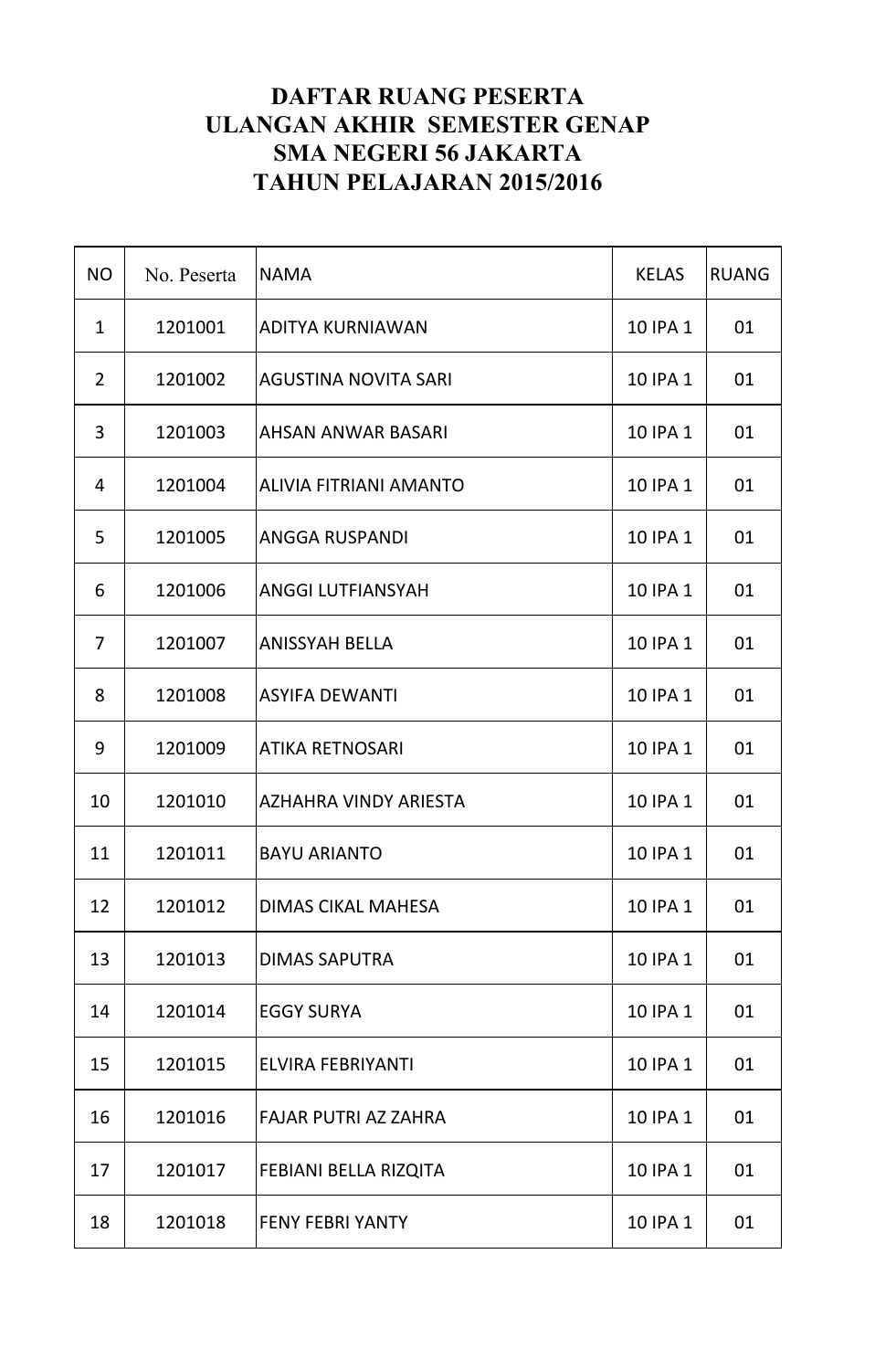| <b>NO</b>      | No. Peserta | <b>NAMA</b>                    | <b>KELAS</b> | <b>RUANG</b> |
|----------------|-------------|--------------------------------|--------------|--------------|
| $\mathbf{1}$   | 1202019     | <b>INTAN PERMATA AKMAL</b>     | 10 IPA 1     | 02           |
| $\overline{2}$ | 1202020     | <b>ISMI AZIZAH</b>             | 10 IPA 1     | 02           |
| 3              | 1202021     | KHOIRINISA AL'AMINA            | 10 IPA 1     | 02           |
| 4              | 1202022     | MUHAMMAD FATHI AZZUMAR         | 10 IPA 1     | 02           |
| 5              | 1202023     | MUHAMMAD SYAHRYAN GIBRAN       | 10 IPA 1     | 02           |
| 6              | 1202024     | <b>MUTIARA AZZAHRA</b>         | 10 IPA 1     | 02           |
| 7              | 1202025     | <b>NADIFA ALIKA PUTRI</b>      | 10 IPA 1     | 02           |
| 8              | 1202026     | <b>NADIYON ANJAS DWIQI</b>     | 10 IPA 1     | 02           |
| 9              | 1202027     | NISRINA SALSABILA TAUFIQ       | 10 IPA 1     | 02           |
| 10             | 1202028     | <b>NURLIASARI</b>              | 10 IPA 1     | 02           |
| 11             | 1202029     | PUTRI RACHMAWATI               | 10 IPA 1     | 02           |
| 12             | 1202030     | RIYAN ADITYA PRATAMA           | 10 IPA 1     | 02           |
| 13             | 1202031     | <b>RUSTINA PAMULARSIH</b>      | 10 IPA 1     | 02           |
| 14             | 1202032     | <b>SALSA SAFITRI PUTRI ELY</b> | 10 IPA 1     | 02           |
| 15             | 1202033     | <b>SENDIARTI</b>               | 10 IPA 1     | 02           |
| 16             | 1202034     | <b>SULISTIYO</b>               | 10 IPA 1     | 02           |
| 17             | 1202035     | <b>YULIA LESTARI</b>           | 10 IPA 1     | 02           |
| 18             | 1202036     | YUNI RISDAYANTI                | 10 IPA 1     | 02           |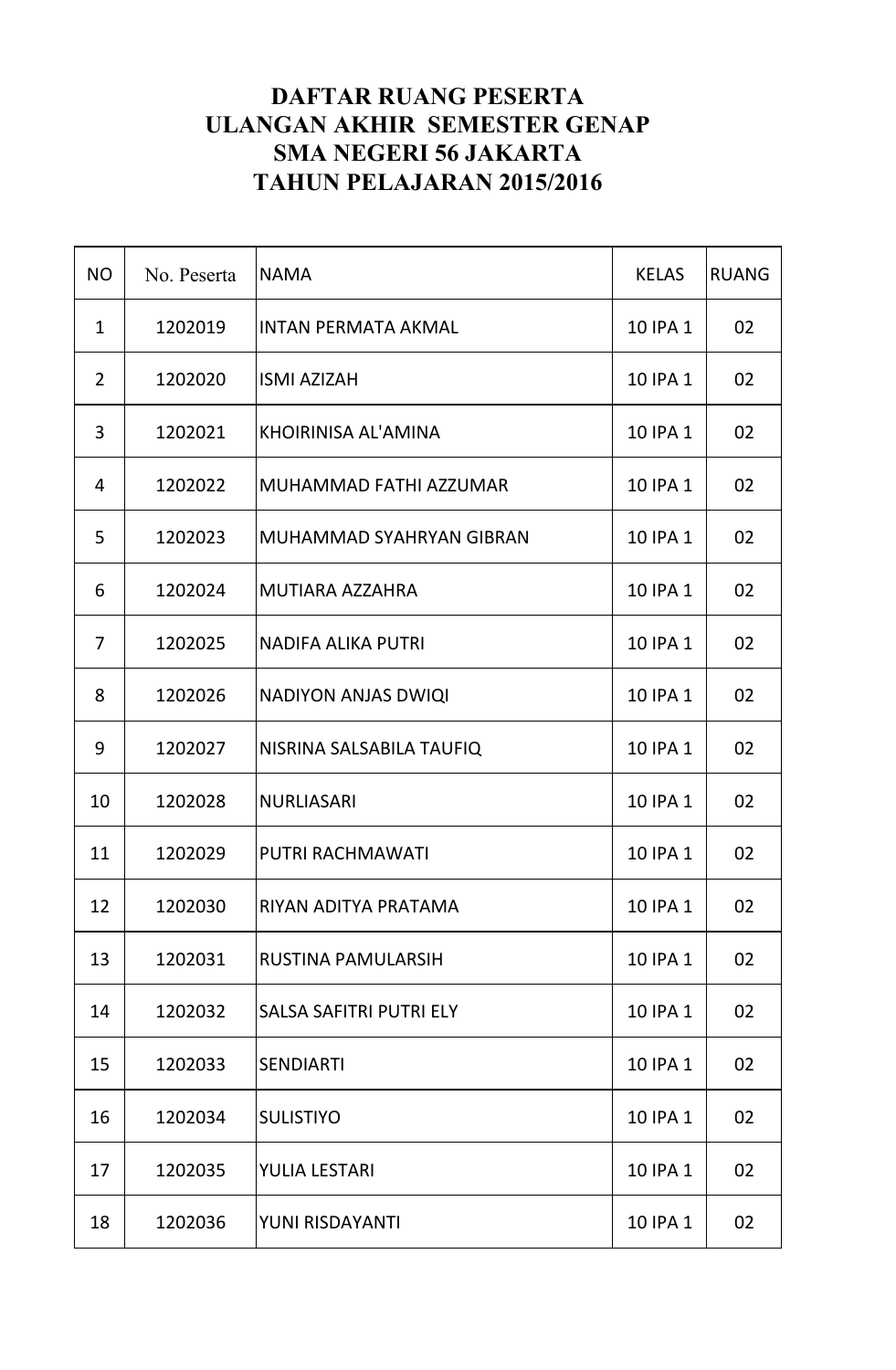| <b>NO</b>      | No. Peserta | <b>NAMA</b>                     | <b>KELAS</b>    | <b>RUANG</b> |
|----------------|-------------|---------------------------------|-----------------|--------------|
| $\mathbf{1}$   | 1203037     | <b>AGATHA DIAN RISTAMA</b>      | 10 IPA 2        | 03           |
| $\overline{2}$ | 1203038     | AL SYIFA RIDWAN FIRDAUS         | 10 IPA 2        | 03           |
| 3              | 1203039     | ALDI MUHAMMAD RAHIM             | <b>10 IPA 2</b> | 03           |
| 4              | 1203040     | ALFADHA HENRYAN FENYARA         | <b>10 IPA 2</b> | 03           |
| 5              | 1203041     | <b>ALTHADINA ARIYAN SAPUTRI</b> | 10 IPA 2        | 03           |
| 6              | 1203042     | <b>ANDINI</b>                   | 10 IPA 2        | 03           |
| 7              | 1203043     | <b>BOY SINAGA</b>               | 10 IPA 2        | 03           |
| 8              | 1203044     | <b>CEMPAKA PUTRI DEWANTI</b>    | 10 IPA 2        | 03           |
| 9              | 1203045     | CHOLIFAH KRISHNA MURTI SUKANA   | 10 IPA 2        | 03           |
| 10             | 1203046     | DERMAWAN ARDIANSAH              | 10 IPA 2        | 03           |
| 11             | 1203047     | <b>DESTA RAMADHANIA</b>         | 10 IPA 2        | 03           |
| 12             | 1203048     | <b>DEVI SUSILAWATI</b>          | 10 IPA 2        | 03           |
| 13             | 1203049     | <b>EKY PRASETYA HARTONO</b>     | 10 IPA 2        | 03           |
| 14             | 1203050     | ELIZA DEVIANA PUTRI             | 10 IPA 2        | 03           |
| 15             | 1203051     | <b>ESRON JANNIS PANDAPOTAN</b>  | 10 IPA 2        | 03           |
| 16             | 1203052     | <b>FAUZI ANDHIKA PUTRA</b>      | 10 IPA 2        | 03           |
| 17             | 1203053     | <b>GITA AULIA RAMADHANI</b>     | 10 IPA 2        | 03           |
| 18             | 1203054     | <b>IRVAN</b>                    | 10 IPA 2        | 03           |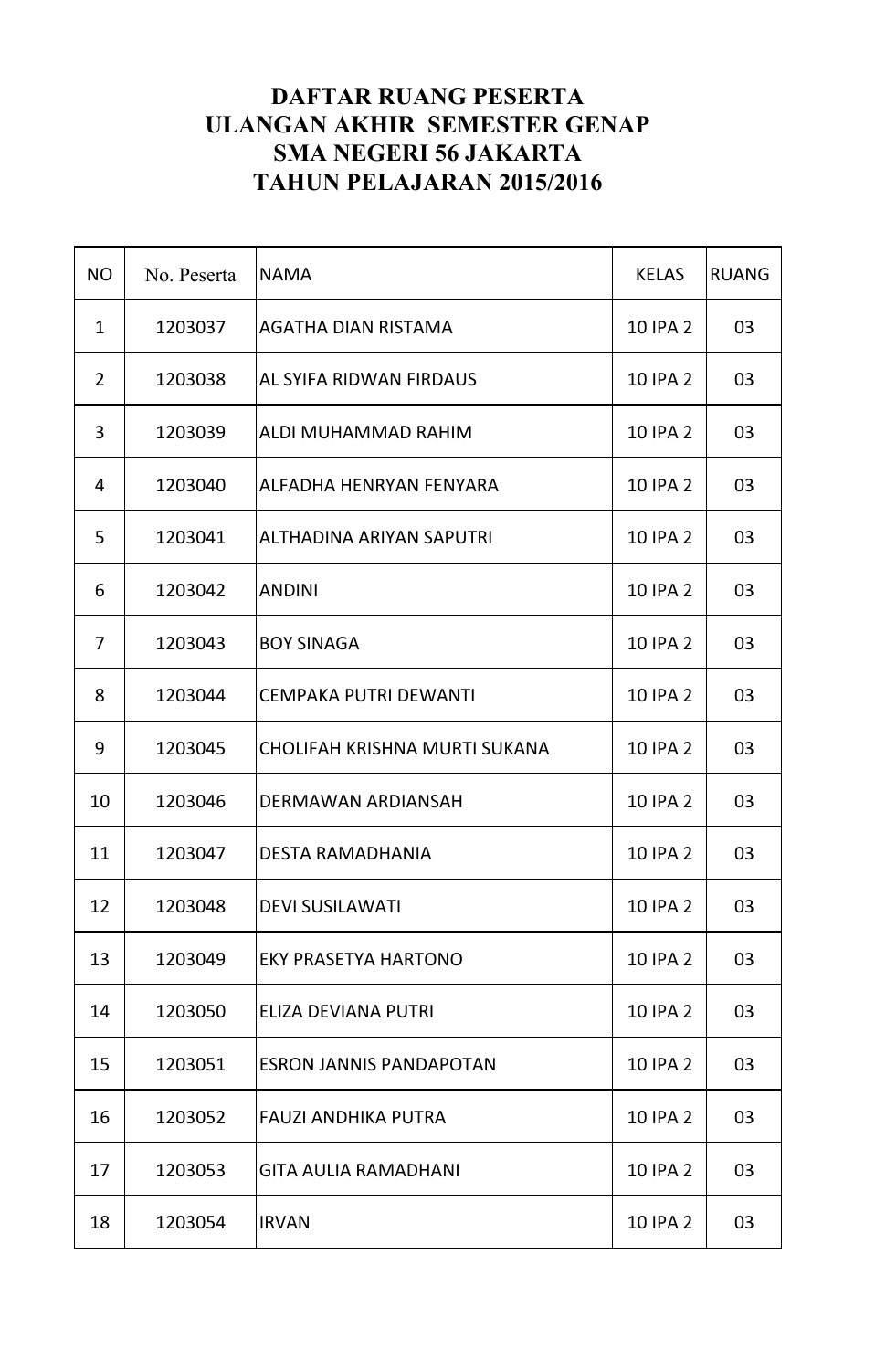| <b>NO</b>      | No. Peserta | <b>NAMA</b>                       | <b>KELAS</b>    | <b>RUANG</b> |
|----------------|-------------|-----------------------------------|-----------------|--------------|
| $\mathbf{1}$   | 1204055     | <b>JENI EKA FITRIANI</b>          | 10 IPA 2        | 04           |
| $\overline{2}$ | 1204056     | <b>JHON CAVLIN</b>                | 10 IPA 2        | 04           |
| 3              | 1204057     | <b>JIHAN TSABITAH</b>             | 10 IPA 2        | 04           |
| 4              | 1204058     | <b>MEDINA AULIA</b>               | 10 IPA 2        | 04           |
| 5              | 1204059     | <b>MICHELLE MARCELLA</b>          | 10 IPA 2        | 04           |
| 6              | 1204060     | NATASHA. EVELYNA OUWLIA           | 10 IPA 2        | 04           |
| 7              | 1204061     | <b>NOPHIA SYAHARANI</b>           | 10 IPA 2        | 04           |
| 8              | 1204062     | PUTRI AYU ZULKARNAIN              | 10 IPA 2        | 04           |
| 9              | 1204063     | RIVCHA ANGEL MARD MILEN           | 10 IPA 2        | 04           |
| 10             | 1204064     | <b>ROYATI ROYATI</b>              | 10 IPA 2        | 04           |
| 11             | 1204065     | SANDY ARMANSYAH PRATAMA SIHOMBING | 10 IPA 2        | 04           |
| 12             | 1204066     | SATYA WIRA F. LG                  | <b>10 IPA 2</b> | 04           |
| 13             | 1204067     | <b>STEVEN NICO SIAHAAN</b>        | <b>10 IPA 2</b> | 04           |
| 14             | 1204068     | <b>THARISA</b>                    | 10 IPA 2        | 04           |
| 15             | 1204069     | TIEFANNY AMILYA LAURETTA MARBUN   | 10 IPA 2        | 04           |
| 16             | 1204070     | <b>WILLMART DABUKKE</b>           | 10 IPA 2        | 04           |
| 17             | 1204071     | YOHANA MARTA DINATA               | 10 IPA 2        | 04           |
| 18             | 1204072     | YUFLIHA SYIFANDINI                | 10 IPA 2        | 04           |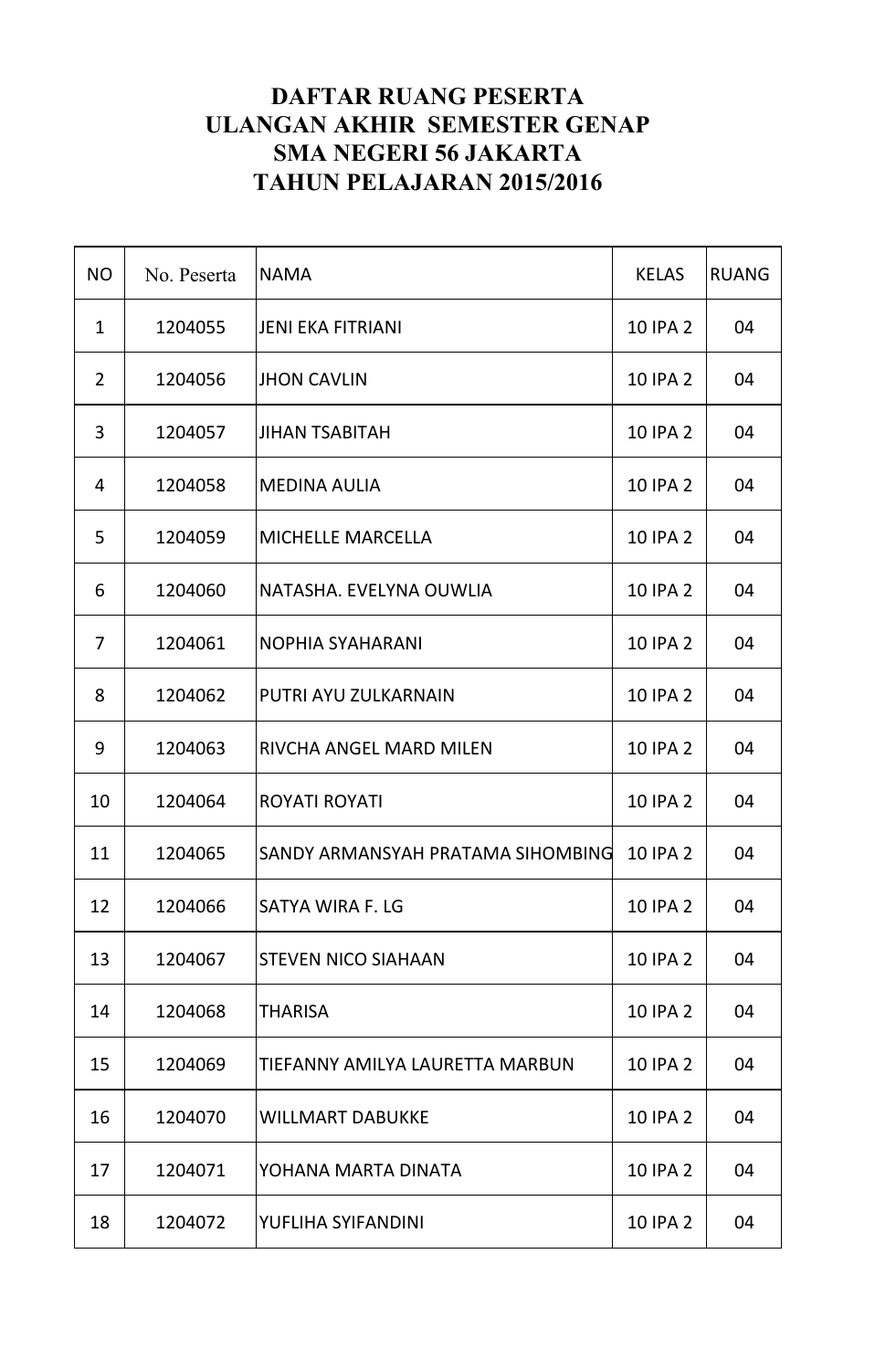| <b>NO</b>      | No. Peserta | <b>NAMA</b>                    | <b>KELAS</b> | <b>RUANG</b> |
|----------------|-------------|--------------------------------|--------------|--------------|
| $\mathbf{1}$   | 1205073     | <b>ADRIEL MILLENDY</b>         | 10 IPA 3     | 05           |
| $\overline{2}$ | 1205074     | <b>AGNES PURNAMASARI</b>       | 10 IPA 3     | 05           |
| 3              | 1205075     | ALFANGNI VEMBRIAN MAHAPUTRA    | 10 IPA 3     | 05           |
| 4              | 1205076     | ALFI PRADHIPTA MAULANA         | 10 IPA 3     | 05           |
| 5              | 1205077     | <b>ALVIN YEHEZKIEL NABABAN</b> | 10 IPA 3     | 05           |
| 6              | 1205078     | ANASTASYA                      | 10 IPA 3     | 05           |
| 7              | 1205079     | <b>CHARLES JULIUS KANGGA</b>   | 10 IPA 3     | 05           |
| 8              | 1205080     | <b>CLAUDIA GRACE KARTIKA</b>   | 10 IPA 3     | 05           |
| 9              | 1205081     | <b>CLAUDIA IVANE JOSEPHINE</b> | 10 IPA 3     | 05           |
| 10             | 1205082     | DAFFA FARRAS SHIDDIQ           | 10 IPA 3     | 05           |
| 11             | 1205083     | DEBORA SARA CHRISNAWATI RAMBE  | 10 IPA 3     | 05           |
| 12             | 1205084     | <b>EEN SUAINI</b>              | 10 IPA 3     | 05           |
| 13             | 1205085     | <b>EGA NURHAFIFAH</b>          | 10 IPA 3     | 05           |
| 14             | 1205086     | EKA AYU WINARNI                | 10 IPA 3     | 05           |
| 15             | 1205087     | FATHIAH RAKHMATIN DUHA         | 10 IPA 3     | 05           |
| 16             | 1205088     | FATIMAH AZZAHRA                | 10 IPA 3     | 05           |
| 17             | 1205089     | <b>GABRIELA PASKAH NIA</b>     | 10 IPA 3     | 05           |
| 18             | 1205090     | <b>JODIE ICASIA DEADORA</b>    | 10 IPA 3     | 05           |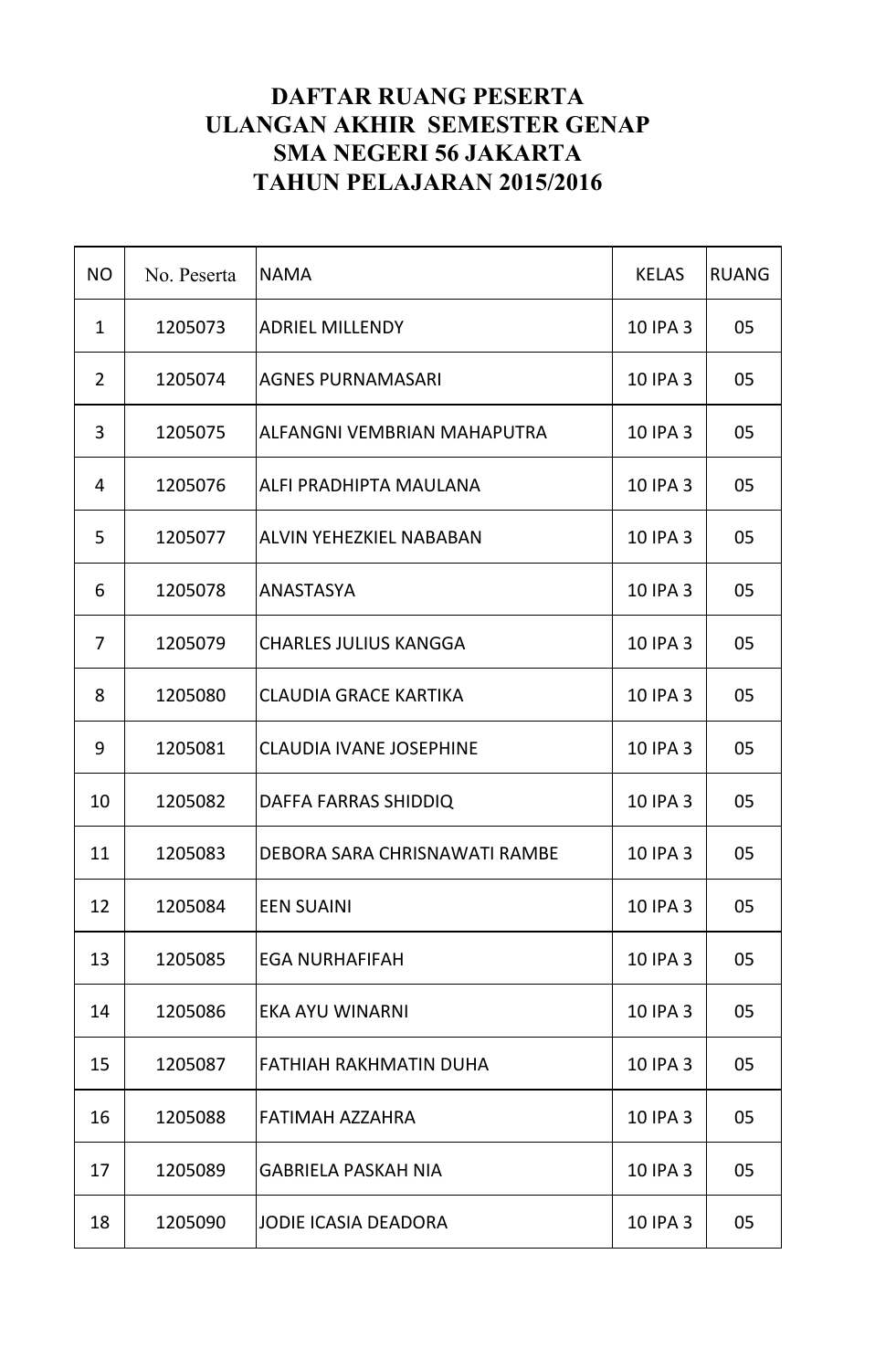| <b>NO</b>      | No. Peserta | <b>NAMA</b>                | <b>KELAS</b> | <b>RUANG</b> |
|----------------|-------------|----------------------------|--------------|--------------|
| $\mathbf{1}$   | 1206091     | <b>KRESI OCTAVIANA</b>     | 10 IPA 3     | 06           |
| $\overline{2}$ | 1206092     | <b>MUHAMMAD FEBIANTO</b>   | 10 IPA 3     | 06           |
| 3              | 1206093     | MUHAMMAD IZZAH KARUNIA     | 10 IPA 3     | 06           |
| 4              | 1206094     | MUHAMMAD RIVANTO PUTRA     | 10 IPA 3     | 06           |
| 5              | 1206095     | NATASHA ANUGRAH. R.N       | 10 IPA 3     | 06           |
| 6              | 1206096     | <b>NICOLAS NIXON</b>       | 10 IPA 3     | 06           |
| 7              | 1206097     | OMA MATUL MUKHAROHMAH      | 10 IPA 3     | 06           |
| 8              | 1206098     | PRADITA DIAH AYU LESTARI   | 10 IPA 3     | 06           |
| 9              | 1206099     | <b>RAKHA ALFIAN</b>        | 10 IPA 3     | 06           |
| 10             | 1206100     | <b>REMA INJANI MILENIA</b> | 10 IPA 3     | 06           |
| 11             | 1206101     | <b>RIRIN RIANI R</b>       | 10 IPA 3     | 06           |
| 12             | 1206102     | <b>RUTH SARI SULASTRY</b>  | 10 IPA 3     | 06           |
| 13             | 1206103     | SABILILLAH NURAZIZAH. H    | 10 IPA 3     | 06           |
| 14             | 1206104     | <b>SAVIRA MAULANI</b>      | 10 IPA 3     | 06           |
| 15             | 1206105     | <b>SEKAR PURBONINGRUM</b>  | 10 IPA 3     | 06           |
| 16             | 1206106     | <b>WIJI PANGRESTU</b>      | 10 IPA 3     | 06           |
| 17             | 1206107     | <b>WIWIT KARINA</b>        | 10 IPA 3     | 06           |
| 18             | 1206108     | YUNITASARI                 | 10 IPA 3     | 06           |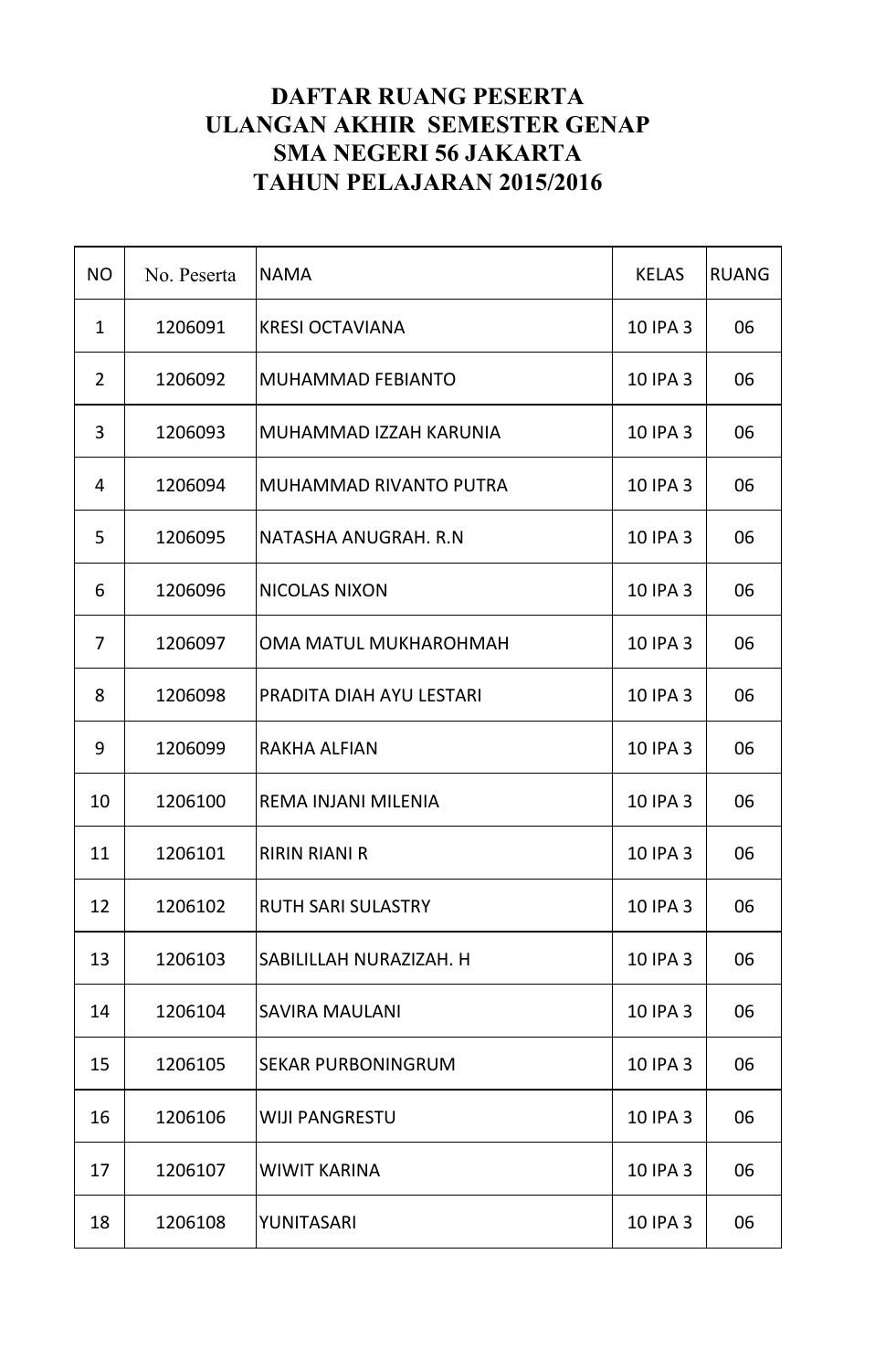| <b>NO</b>      | No. Peserta | <b>NAMA</b>                         | <b>KELAS</b> | <b>RUANG</b> |
|----------------|-------------|-------------------------------------|--------------|--------------|
| $\mathbf{1}$   | 2205001     | <b>ANGELA CRISTINA</b>              | 10 IIS 1     | 05           |
| $\overline{2}$ | 2205002     | <b>ANGGI IRFANI</b>                 | 10 IIS 1     | 05           |
| 3              | 2205003     | <b>ANISAH SEPTIANI PUTRI</b>        | 10 IIS 1     | 05           |
| 4              | 2205004     | <b>APRILIA DWI SAFYRA</b>           | 10 IIS 1     | 05           |
| 5              | 2205005     | <b>AYU NOVIYANTI</b>                | 10 IIS 1     | 05           |
| 6              | 2205006     | <b>BELLA EPRIANTI</b>               | 10 IIS 1     | 05           |
| 7              | 2205007     | <b>CLARA CHELSEA</b>                | 10 IIS 1     | 05           |
| 8              | 2205008     | <b>DIONISIUS CHRISTOPHER HALIM</b>  | 10 IIS 1     | 05           |
| 9              | 2205009     | <b>FEBRIANTY</b>                    | 10 IIS 1     | 05           |
| 10             | 2205010     | <b>GREGORIO GUNTUR PRATAMA SIKI</b> | 10 IIS 1     | 05           |
| 11             | 2205011     | <b>INDAH SULISTYANI</b>             | 10 IIS 1     | 05           |
| 12             | 2205012     | <b>INDRI BUDIYANTI</b>              | 10 IIS 1     | 05           |
| 13             | 2205013     | <b>IRWANDI</b>                      | 10 IIS 1     | 05           |
| 14             | 2205014     | <b>JILAN ZAHRA</b>                  | 10 IIS 1     | 05           |
| 15             | 2205015     | <b>JOHANSEN</b>                     | 10 IIS 1     | 05           |
| 16             | 2205016     | <b>KAMAL TRI HARDONO</b>            | 10 IIS 1     | 05           |
| 17             | 2205017     | <b>LENNY WARTINI</b>                | 10 IIS 1     | 05           |
| 18             | 2205018     | <b>LOPIGA FERNANDA</b>              | 10 IIS 1     | 05           |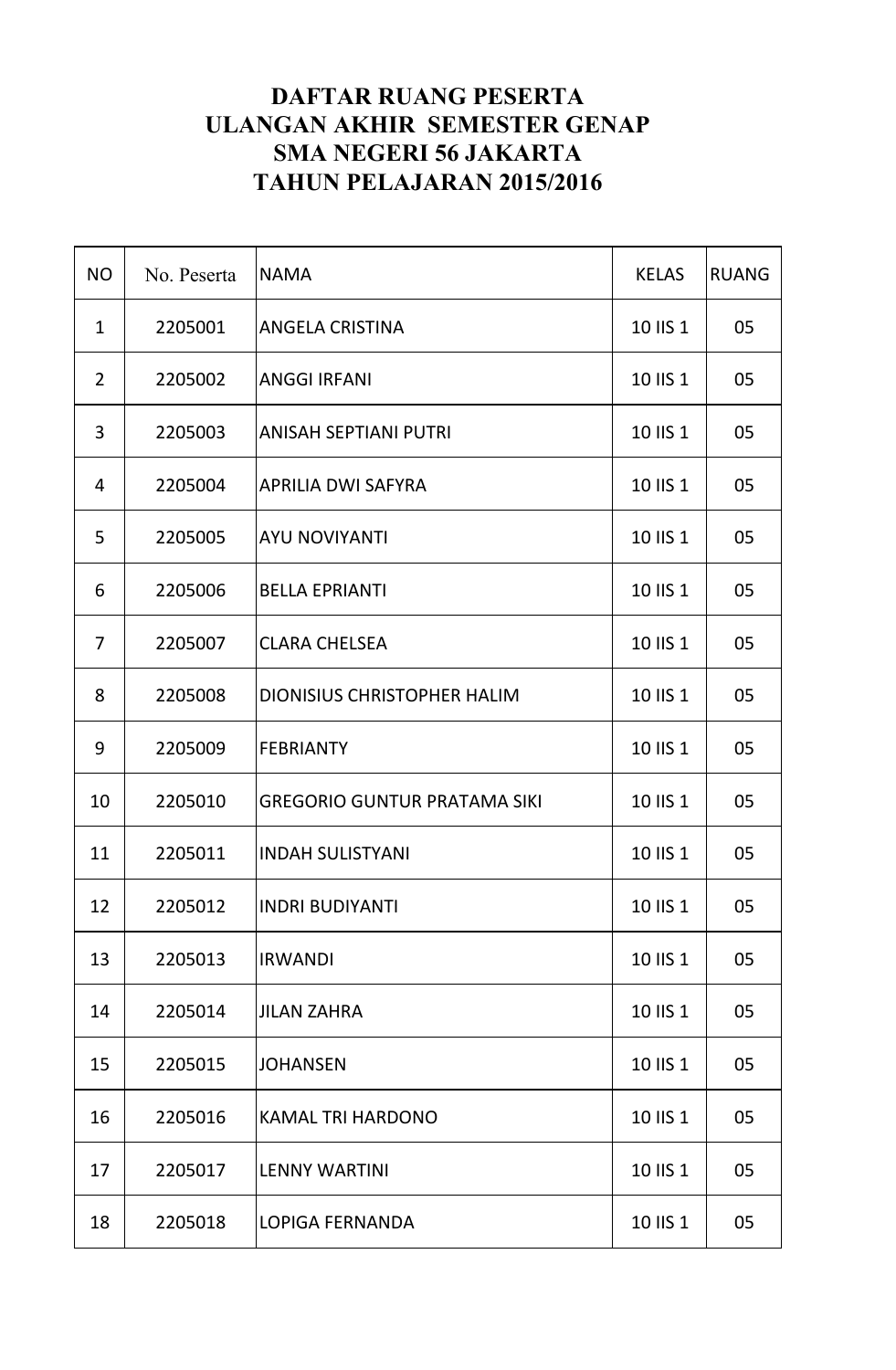| <b>NO</b>      | No. Peserta | <b>NAMA</b>                  | <b>KELAS</b> | <b>RUANG</b> |
|----------------|-------------|------------------------------|--------------|--------------|
| $\mathbf{1}$   | 2206019     | <b>MELIN BAETI</b>           | 10 IIS 1     | 06           |
| $\overline{2}$ | 2206020     | MUHAMMAD IDHAM CHALIK        | 10 IIS 1     | 06           |
| 3              | 2206021     | MUHAMMAD RAFLY FEBRIAN       | 10 IIS 1     | 06           |
| 4              | 2206022     | <b>NOVA RISKYANTI</b>        | 10 IIS 1     | 06           |
| 5              | 2206023     | RAHMAH AULIA                 | 10 IIS 1     | 06           |
| 6              | 2206024     | SAHRUL PERDIYANTO            | 10 IIS 1     | 06           |
| 7              | 2206025     | <b>SAMUEL FERNANDO</b>       | 10 IIS 1     | 06           |
| 8              | 2206026     | <b>SIFA UFAIRAH</b>          | 10 IIS 1     | 06           |
| 9              | 2206027     | SISKA FEBRIANA NURMAYASARI   | 10 IIS 1     | 06           |
| 10             | 2206028     | <b>SITI NUR AZIZAH</b>       | 10 IIS 1     | 06           |
| 11             | 2206029     | <b>SRI ALTIA</b>             | 10 IIS 1     | 06           |
| 12             | 2206030     | VANIDA SEPTIANA              | 10 IIS 1     | 06           |
| 13             | 2206031     | <b>VINA MELINDA</b>          | 10 IIS 1     | 06           |
| 14             | 2206032     | <b>WIERLIN RICHADELINA</b>   | 10 IIS 1     | 06           |
| 15             | 2206033     | YOHANES SINAGA               | 10 IIS 1     | 06           |
| 16             | 2206034     | <b>YOSUA REINHAT</b>         | 10 IIS 1     | 06           |
| 17             | 2206035     | YUNITA KURNIA                | 10 IIS 1     | 06           |
| 18             | 2206036     | <b>ZUN NURAIN HAFIYYAH R</b> | 10 IIS 1     | 06           |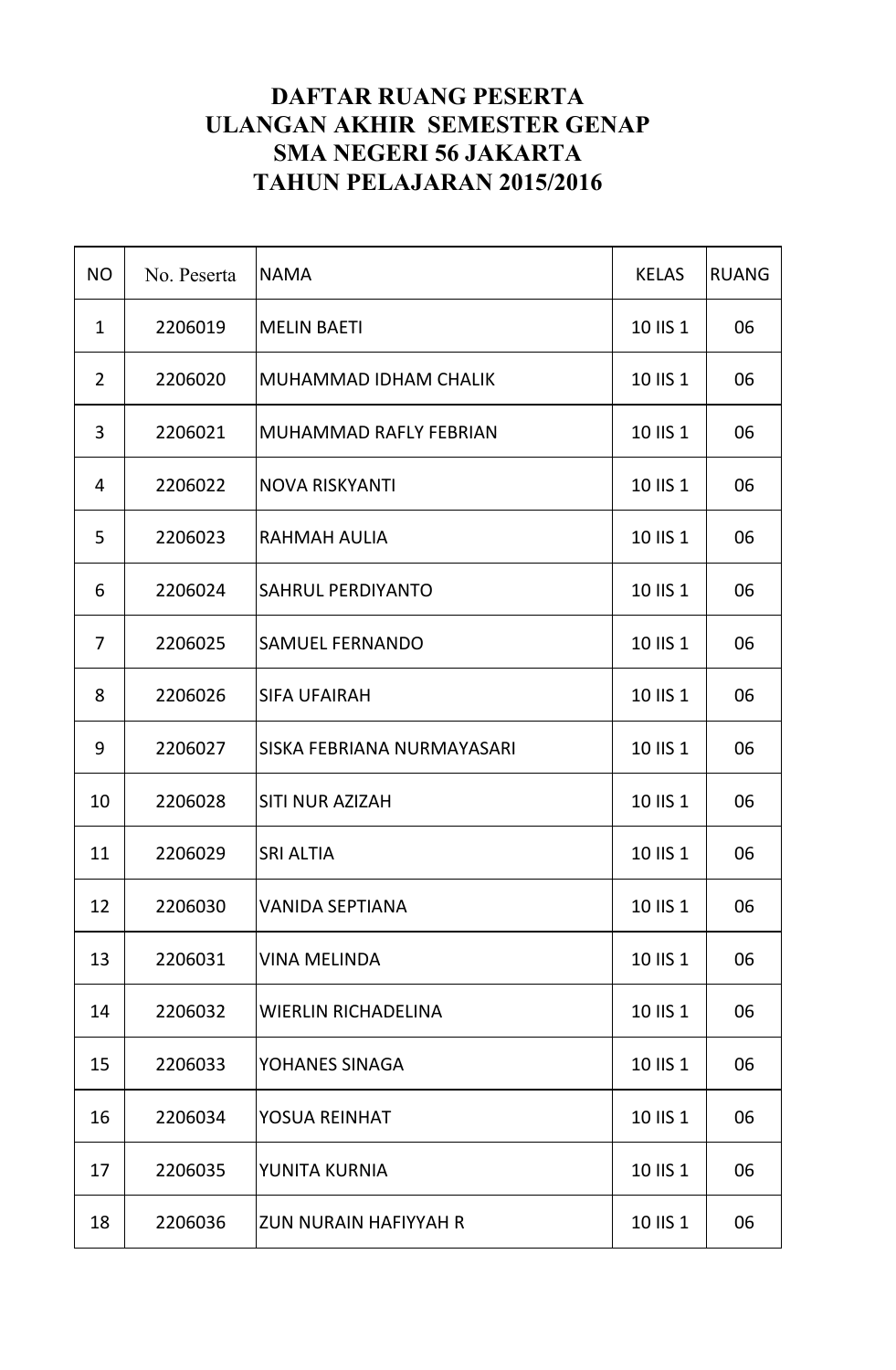| <b>NO</b>      | No. Peserta | <b>NAMA</b>                     | <b>KELAS</b> | <b>RUANG</b> |
|----------------|-------------|---------------------------------|--------------|--------------|
| $\mathbf{1}$   | 2207037     | <b>ADAM PRAYOGA</b>             | 10 IIS 2     | 07           |
| $\overline{2}$ | 2207038     | <b>AFRIYANI</b>                 | 10 IIS 2     | 07           |
| 3              | 2207039     | <b>AL MUSTAHIFAH</b>            | 10 IIS 2     | 07           |
| 4              | 2207040     | <b>ALVIA CHOIRUNISAH</b>        | 10 IIS 2     | 07           |
| 5              | 2207041     | ANDHIKA MARTSANDA HIDAYAT       | 10 IIS 2     | 07           |
| 6              | 2207042     | <b>ANGGI SERINA RISTI</b>       | 10 IIS 2     | 07           |
| $\overline{7}$ | 2207043     | <b>ARIF DWI HARYANTO</b>        | 10 IIS 2     | 07           |
| 8              | 2207044     | <b>ATI NURDIANTI</b>            | 10 IIS 2     | 07           |
| 9              | 2207045     | <b>AYU LESTARI</b>              | 10 IIS 2     | 07           |
| 10             | 2207046     | <b>CALLEORINE PUTRI ARNANDA</b> | 10 IIS 2     | 07           |
| 11             | 2207047     | <b>DAUD KURNIAWAN SAEBESI</b>   | 10 IIS 2     | 07           |
| 12             | 2207048     | <b>DESNA NATASYA</b>            | 10 IIS 2     | 07           |
| 13             | 2207049     | <b>EKA RAHMAWATI</b>            | 10 IIS 2     | 07           |
| 14             | 2207050     | <b>EUIS ARYANI</b>              | 10 IIS 2     | 07           |
| 15             | 2207051     | <b>FUJI HOTMAIDA</b>            | 10 IIS 2     | 07           |
| 16             | 2207052     | <b>GISTA AMALIA</b>             | 10 IIS 2     | 07           |
| 17             | 2207053     | <b>HANDIKA UTHA PUTRA</b>       | 10 IIS 2     | 07           |
| 18             | 2207054     | <b>INDRA RUKMANA</b>            | 10 IIS 2     | 07           |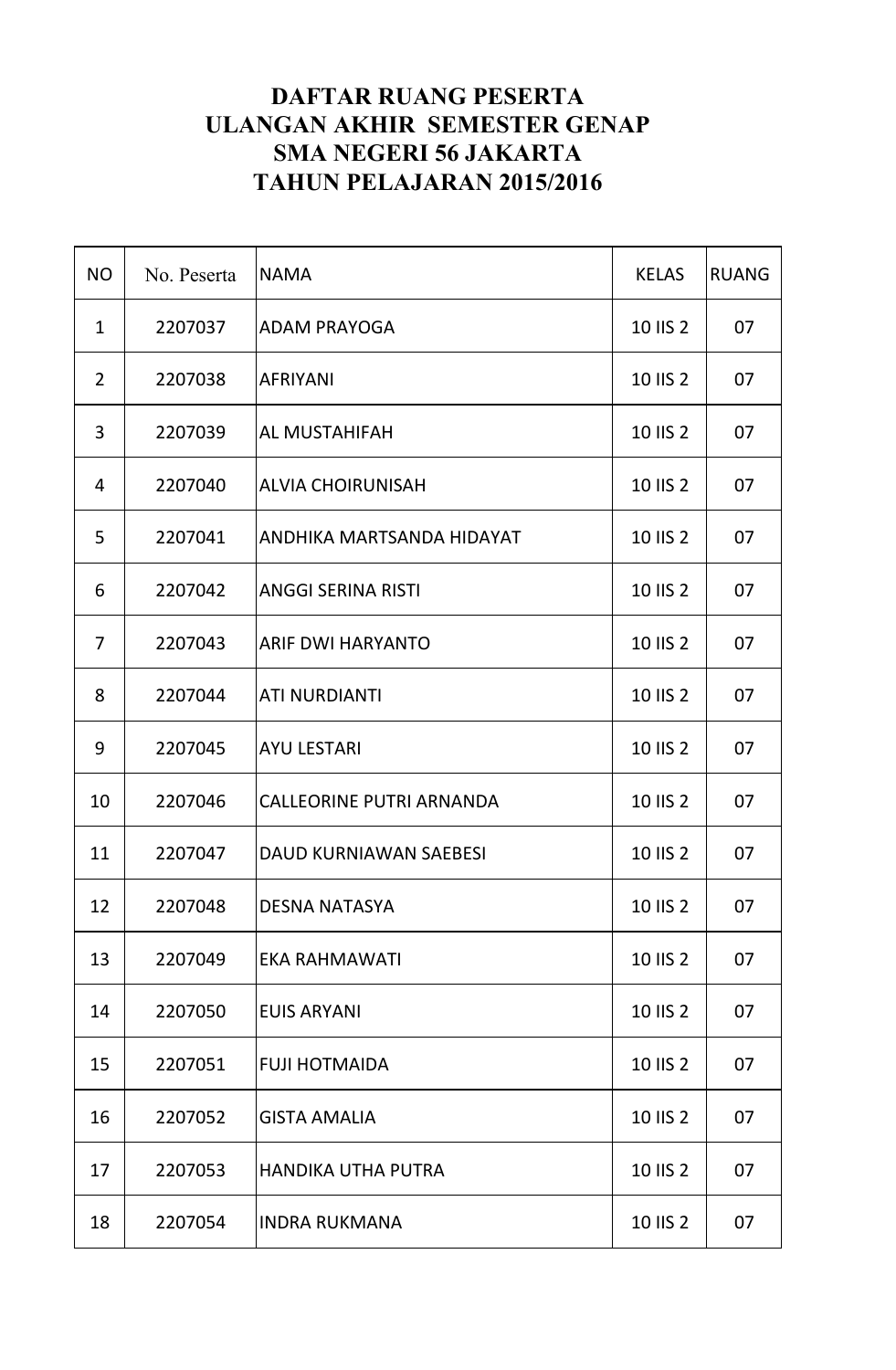| <b>NO</b>      | No. Peserta | <b>NAMA</b>                 | <b>KELAS</b> | <b>RUANG</b> |
|----------------|-------------|-----------------------------|--------------|--------------|
| $\mathbf{1}$   | 2208055     | <b>IVADAH MUHLIS</b>        | 10 IIS 2     | 08           |
| $\overline{2}$ | 2208056     | <b>KEVIN AFANDI</b>         | 10 IIS 2     | 08           |
| 3              | 2208057     | <b>KHOERUNNISSA</b>         | 10 IIS 2     | 08           |
| 4              | 2208058     | <b>LUCKY DWITA</b>          | 10 IIS 2     | 08           |
| 5              | 2208059     | <b>MITA MELINDA</b>         | 10 IIS 2     | 08           |
| 6              | 2208060     | MUHAMMAD ALFI SYAHRIN       | 10 IIS 2     | 08           |
| 7              | 2208061     | MUHAMMAD RAFLI NURRACHMAN   | 10 IIS 2     | 08           |
| 8              | 2208062     | <b>NISA NOVI ALVIANI</b>    | 10 IIS 2     | 08           |
| 9              | 2208063     | <b>NURHAYATI</b>            | 10 IIS 2     | 08           |
| 10             | 2208064     | <b>OKTAFIANI</b>            | 10 IIS 2     | 08           |
| 11             | 2208065     | REYNALDY FAUSTINUS FULIANTO | 10 IIS 2     | 08           |
| 12             | 2208066     | <b>SANIPAH</b>              | 10 IIS 2     | 08           |
| 13             | 2208067     | <b>SAVIRA NURJANAH</b>      | 10 IIS 2     | 08           |
| 14             | 2208068     | <b>TIARA EFFENDI PUTRI</b>  | 10 IIS 2     | 08           |
| 15             | 2208069     | <b>VENNESA PRISSCILYA</b>   | 10 IIS 2     | 08           |
| 16             | 2208070     | <b>VIDYA AMALIA</b>         | 10 IIS 2     | 08           |
| 17             | 2208071     | <b>VIOLETHA KRISTIANI</b>   | 10 IIS 2     | 08           |
| 18             | 2208072     | <b>WAHDATUL MAULUDIYAH</b>  | 10 IIS 2     | 08           |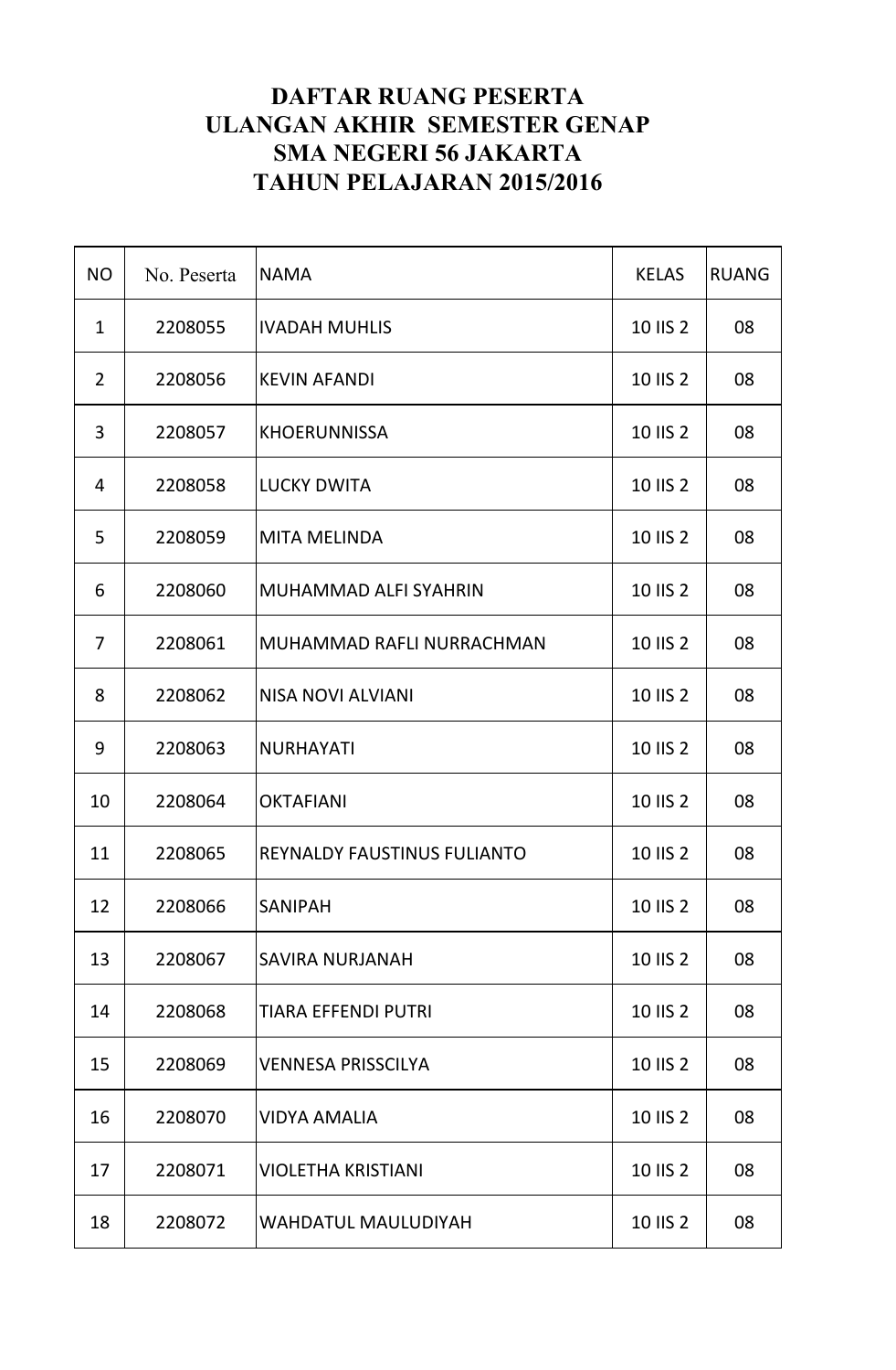| <b>NO</b>      | No. Peserta | <b>NAMA</b>                   | <b>KELAS</b> | <b>RUANG</b> |
|----------------|-------------|-------------------------------|--------------|--------------|
| $\mathbf{1}$   | 2209073     | <b>AHMAD DWI FATHONI</b>      | 10 IIS 3     | 09           |
| $\overline{2}$ | 2209074     | <b>AKMAL GENIUS FIKRI</b>     | 10 IIS 3     | 09           |
| 3              | 2209075     | <b>ANDRE TANURSIDIN</b>       | 10 IIS 3     | 09           |
| 4              | 2209076     | <b>AURA PUTRI MAULANA</b>     | 10 IIS 3     | 09           |
| 5              | 2209077     | <b>AZIZATUZ ZAHRA LUBIS</b>   | 10 IIS 3     | 09           |
| 6              | 2209078     | <b>CHAHERMAN CHOLID</b>       | 10 IIS 3     | 09           |
| 7              | 2209079     | <b>CRISTOPHER</b>             | 10 IIS 3     | 09           |
| 8              | 2209080     | <b>DIMAS MAHENDRA</b>         | 10 IIS 3     | 09           |
| 9              | 2209081     | <b>DITA ELIZA</b>             | 10 IIS 3     | 09           |
| 10             | 2209082     | ELVITA TUREMA MANURUNG        | 10 IIS 3     | 09           |
| 11             | 2209083     | <b>FIRDA ERINE HAFIFAH</b>    | 10 IIS 3     | 09           |
| 12             | 2209084     | FITRIANI                      | 10 IIS 3     | 09           |
| 13             | 2209085     | <b>GISKA AYU NANDA AMELIA</b> | 10 IIS 3     | 09           |
| 14             | 2209086     | <b>HESTI RAHMAWATI</b>        | 10 IIS 3     | 09           |
| 15             | 2209087     | <b>ISMI JULIYANI</b>          | 10 IIS 3     | 09           |
| 16             | 2209088     | <b>JAJAK YUDHO KRISNOWO</b>   | 10 IIS 3     | 09           |
| 17             | 2209089     | <b>JUAN HAIRAWAN</b>          | 10 IIS 3     | 09           |
| 18             | 2209090     | <b>KHOIRUNNISA</b>            | 10 IIS 3     | 09           |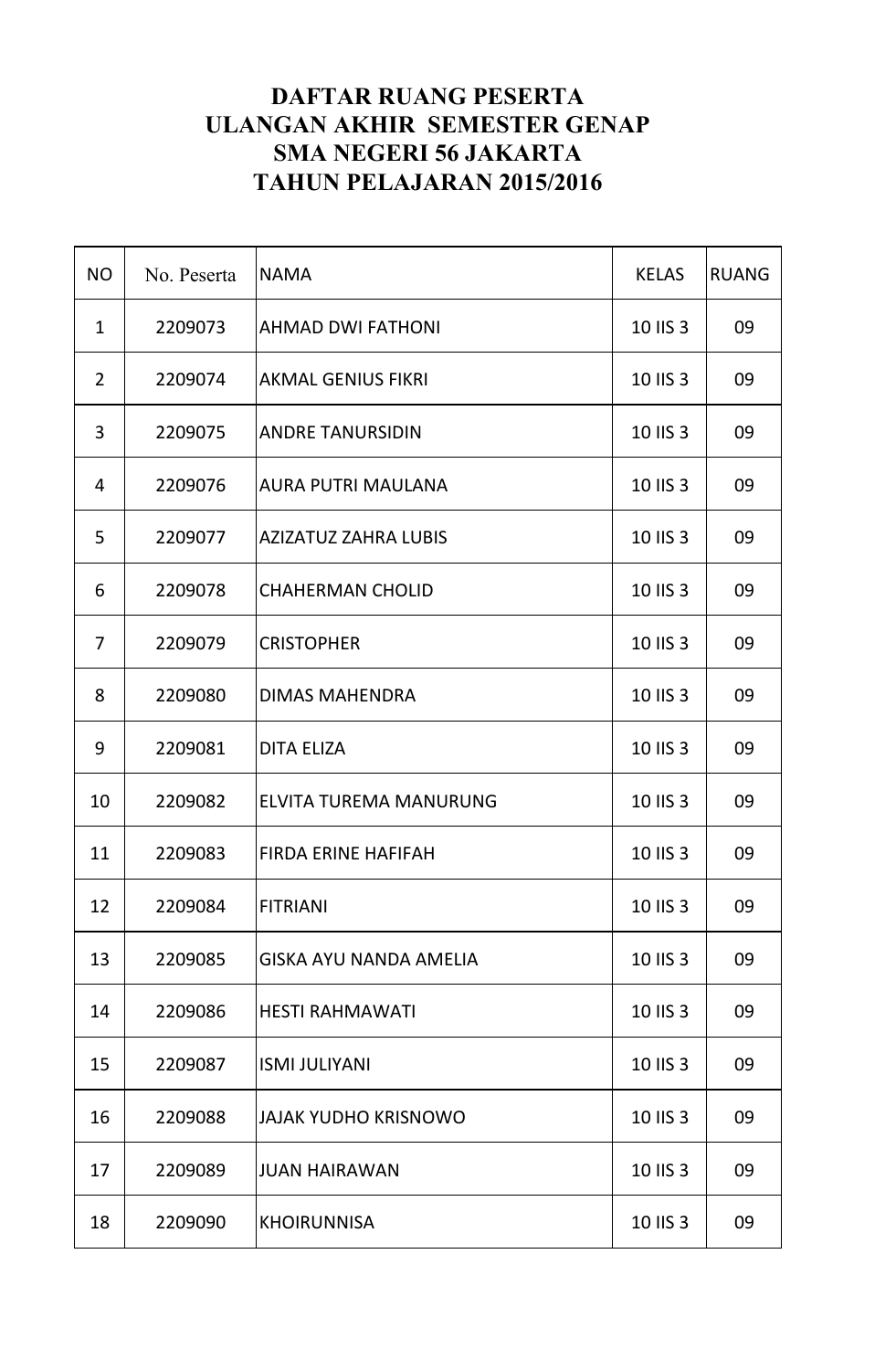| <b>NO</b>      | No. Peserta | <b>NAMA</b>                      | <b>KELAS</b> | <b>RUANG</b> |
|----------------|-------------|----------------------------------|--------------|--------------|
| $\mathbf{1}$   | 2210091     | KHOIRUNNISA ROHADATUL AISYSUSILO | 10 IIS 3     | 10           |
| $\overline{2}$ | 2210092     | <b>MUZA HELVIA SETIANA</b>       | 10 IIS 3     | 10           |
| 3              | 2210093     | <b>NAJWA ZAHIRAH</b>             | 10 IIS 3     | 10           |
| 4              | 2210094     | <b>PUTRA PRASETIA</b>            | 10 IIS 3     | 10           |
| 5              | 2210095     | <b>PUTRI LESTARI</b>             | 10 IIS 3     | 10           |
| 6              | 2210096     | <b>RAGILIA ASRI PUTRI</b>        | 10 IIS 3     | 10           |
| 7              | 2210097     | <b>RESA RAHAYU</b>               | 10 IIS 3     | 10           |
| 8              | 2210098     | RESTU AJI ILHAM RAMDHANI         | 10 IIS 3     | 10           |
| 9              | 2210099     | <b>REZA SEVEN</b>                |              | 10           |
| 10             | 2210100     | <b>RIFKI BAIHAQI</b>             | 10 IIS 3     | 10           |
| 11             | 2210101     | <b>RINI SULISTIOWATY MELINA</b>  | 10 IIS 3     | 10           |
| 12             | 2210102     | <b>ROMADHONI DESRIANTO</b>       | 10 IIS 3     | 10           |
| 13             | 2210103     | <b>SAFIRA NUR ALVIYANI</b>       | 10 IIS 3     | 10           |
| 14             | 2210104     | <b>SALAMAH</b>                   | 10 IIS 3     | 10           |
| 15             | 2210105     | <b>SITI NUR ANISAH</b>           | 10 IIS 3     | 10           |
| 16             | 2210106     | <b>SRI AYU LESTARI</b>           | 10 IIS 3     | 10           |
| 17             | 2210107     | <b>WAHYU AMANDA SEPTIANI</b>     | 10 IIS 3     | 10           |
| 18             | 2210108     | <b>YUSTINAH</b>                  | 10 IIS 3     | 10           |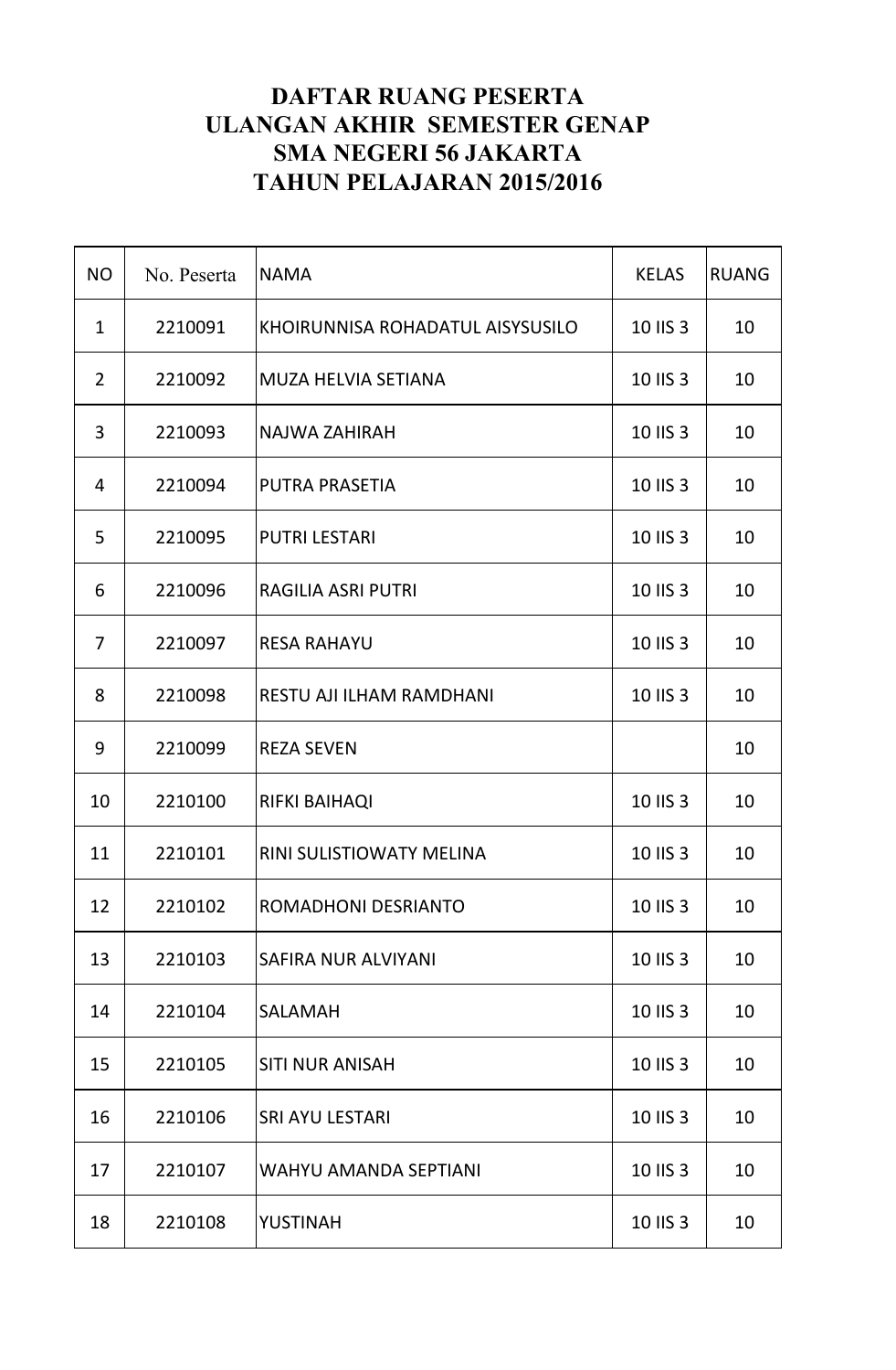| <b>NO</b>      | No. Peserta | <b>NAMA</b>                  | <b>KELAS</b> | <b>RUANG</b> |
|----------------|-------------|------------------------------|--------------|--------------|
| $\mathbf{1}$   | 2211109     | ALFIAN SATRIO NUGROHO        | 10 IIS 4     | 11           |
| $\overline{2}$ | 2211110     | ALVIAN DIKY DARMAWAN         | 10 IIS 4     | 11           |
| 3              | 2211111     | <b>ANANDA OKTAVIANI</b>      | 10 IIS 4     | 11           |
| 4              | 2211112     | ASKIA ARDINA SUKANDAR        | 10 IIS 4     | 11           |
| 5              | 2211113     | <b>AVITAH SETYAWARDHANI</b>  | 10 IIS 4     | 11           |
| 6              | 2211114     | <b>BELLA ANANDA</b>          | 10 IIS 4     | 11           |
| 7              | 2211115     | <b>DAUD SABARKAH</b>         | 10 IIS 4     | 11           |
| 8              | 2211116     | <b>DENY FAUZI RACHMAN</b>    | 10 IIS 4     | 11           |
| 9              | 2211117     | <b>DHEA AYU SAPUTRI</b>      | 10 IIS 4     | 11           |
| 10             | 2211118     | <b>DIODA SAIKONANSI</b>      | 10 IIS 4     | 11           |
| 11             | 2211119     | <b>DWI ISLAMIATI</b>         | 10 IIS 4     | 11           |
| 12             | 2211120     | <b>FAKHRI RIZQI RAMADHAN</b> | 10 IIS 4     | 11           |
| 13             | 2211121     | <b>IHSAN KURNIA</b>          | 10 IIS 4     | 11           |
| 14             | 2211122     | <b>JOUHAR HANIN AFALIA</b>   | 10 IIS 4     | 11           |
| 15             | 2211123     | LATANSA AMALIA               | 10 IIS 4     | 11           |
| 16             | 2211124     | MILA JANET SETYOWATI         | 10 IIS 4     | 11           |
| 17             | 2211125     | MOCHAMMAD ABDUL FATTAH       | 10 IIS 4     | 11           |
| 18             | 2211126     | <b>MUHAMAD FARIZI</b>        | 10 IIS 4     | 11           |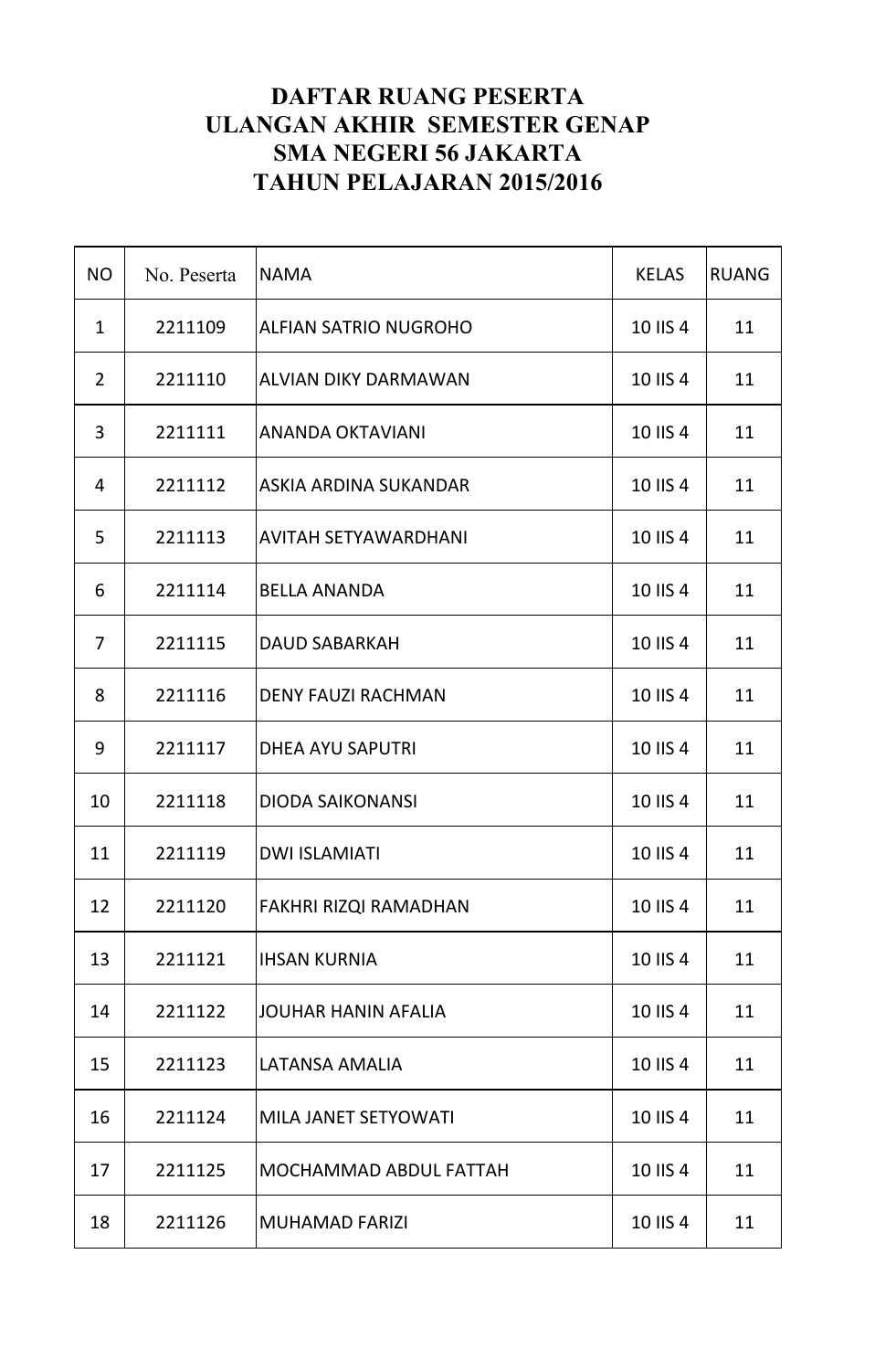| <b>NO</b>      | No. Peserta | <b>NAMA</b>                  | <b>KELAS</b> | <b>RUANG</b> |
|----------------|-------------|------------------------------|--------------|--------------|
| $\mathbf{1}$   | 2212127     | <b>MUHAMMAD ARIF</b>         | 10 IIS 4     | 12           |
| $\overline{2}$ | 2212128     | MUHAMMAD FRANALI             | 10 IIS 4     | 12           |
| 3              | 2212129     | <b>MUSTIKA SURYATI</b>       | 10 IIS 4     | 12           |
| 4              | 2212130     | <b>PUTRI MELINDA</b>         | 10 IIS 4     | 12           |
| 5              | 2212131     | RIFANJANI SUSANTO DEWI       | 10 IIS 4     | 12           |
| 6              | 2212132     | <b>RINDY AMELIA</b>          | 10 IIS 4     | 12           |
| 7              | 2212133     | <b>RISQI AMALIA</b>          | 10 IIS 4     | 12           |
| 8              | 2212134     | RISQI APRIYANTI              | 10 IIS 4     | 12           |
| 9              | 2212135     | <b>SAHLIA</b>                | 10 IIS 4     | 12           |
| 10             | 2212136     | <b>SANDY PRATAMA</b>         | 10 IIS 4     | 12           |
| 11             | 2212137     | <b>SHIVA FAUZIAH</b>         | 10 IIS 4     | 12           |
| 12             | 2212138     | <b>SITI MAISAROH</b>         | 10 IIS 4     | 12           |
| 13             | 2212139     | <b>TASYA OCTAVIANI PUTRI</b> | 10 IIS 4     | 12           |
| 14             | 2212140     | <b>UCIH MARSILAH</b>         | 10 IIS 4     | 12           |
| 15             | 2212141     | <b>VITA MARISA</b>           | 10 IIS 4     | 12           |
| 16             | 2212142     | <b>WILLY MEGA NATALIA</b>    | 10 IIS 4     | 12           |
| 17             | 2212143     | YAYAH TIKA                   | 10 IIS 4     | 12           |
| 18             | 2212144     | <b>YOSI MASYITHOH</b>        | 10 IIS 4     | 12           |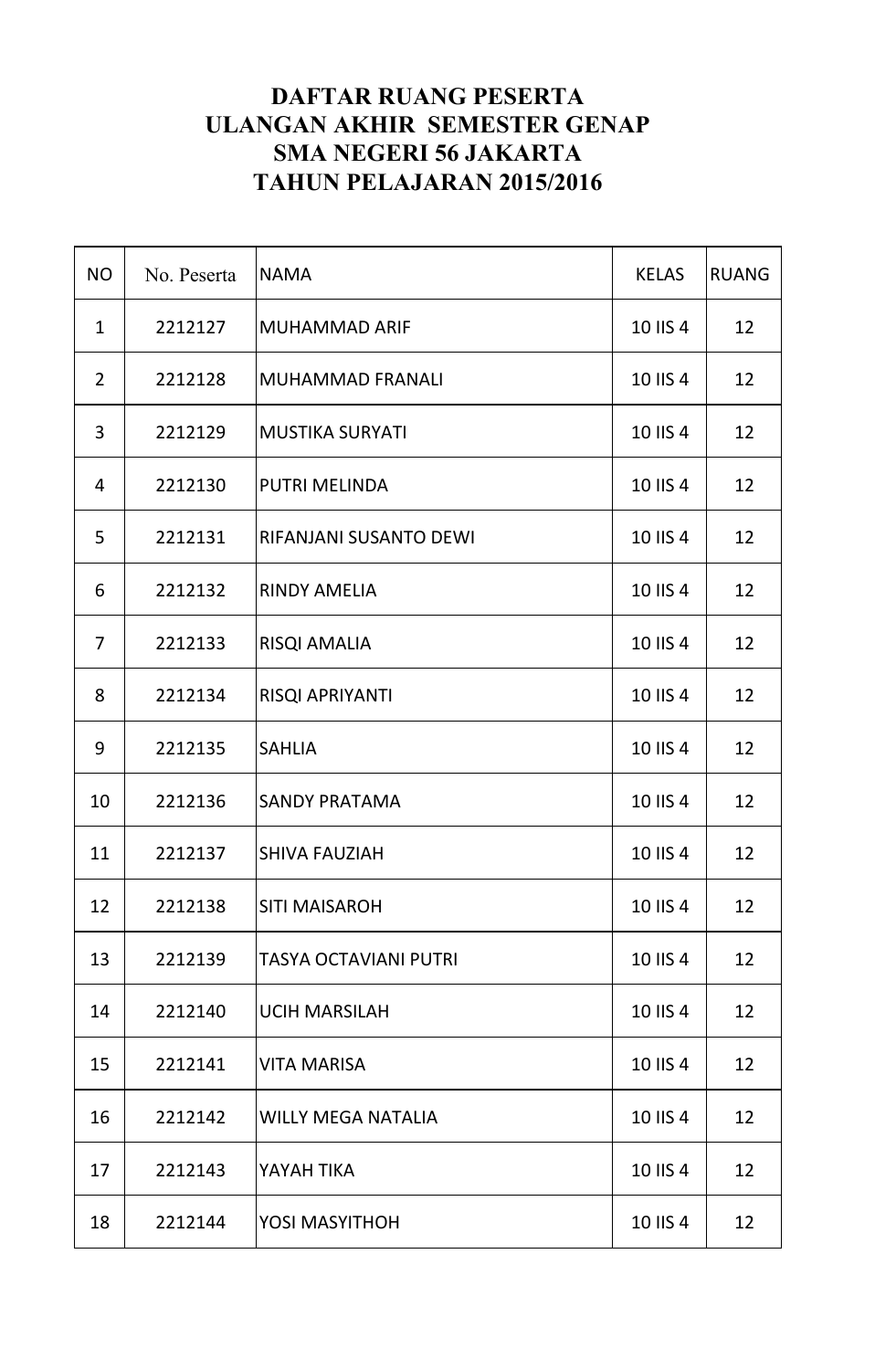| <b>NO</b>      | No. Peserta | <b>NAMA</b>                     | <b>KELAS</b> | <b>RUANG</b> |
|----------------|-------------|---------------------------------|--------------|--------------|
| $\mathbf{1}$   | 3201001     | <b>ABDUL AZIS</b>               | 11 IPA 1     | 01           |
| $\overline{2}$ | 3201002     | <b>AGUNG RACHMATULLAH</b>       | 11 IPA 1     | 01           |
| 3              | 3201003     | <b>AHMAT TOHIR</b>              | 11 IPA 1     | 01           |
| 4              | 3201004     | <b>ANDRIANI FEBRIANTI</b>       | 11 IPA 1     | 01           |
| 5              | 3201005     | ARTIKA PRIANANDA                | 11 IPA 1     | 01           |
| 6              | 3201006     | <b>ASYIFATU FUADAH</b>          | 11 IPA 1     | 01           |
| 7              | 3201007     | <b>AULIA RUNISA</b>             | 11 IPA 1     | 01           |
| 8              | 3201008     | <b>DEKA PUSPITA DEWI</b>        | 11 IPA 1     | 01           |
| 9              | 3201009     | <b>DIAH NOVITASARI</b>          | 11 IPA 1     | 01           |
| 10             | 3201010     | DIMAS ALFIAN MA'RUFAN           | 11 IPA 1     | 01           |
| 11             | 3201011     | ELFRIDA YOHANA HUTAGAOL         | 11 IPA 1     | 01           |
| 12             | 3201012     | <b>FANY</b>                     | 11 IPA 1     | 01           |
| 13             | 3201013     | <b>FITRIA PURWANI DEWI</b>      | 11 IPA 1     | 01           |
| 14             | 3201014     | <b>FRANDO PRANATA SIHOMBING</b> | 11 IPA 1     | 01           |
| 15             | 3201015     | <b>HUSNUL KHATIMAH</b>          | 11 IPA 1     | 01           |
| 16             | 3201016     | <b>INDRA BAYU LEONARDO</b>      | 11 IPA 1     | 01           |
| 17             | 3201017     | <b>INTAN PRATIWI</b>            | 11 IPA 1     | 01           |
| 18             | 3201018     | <b>JUNITA PURWANTI</b>          | 11 IPA 1     | 01           |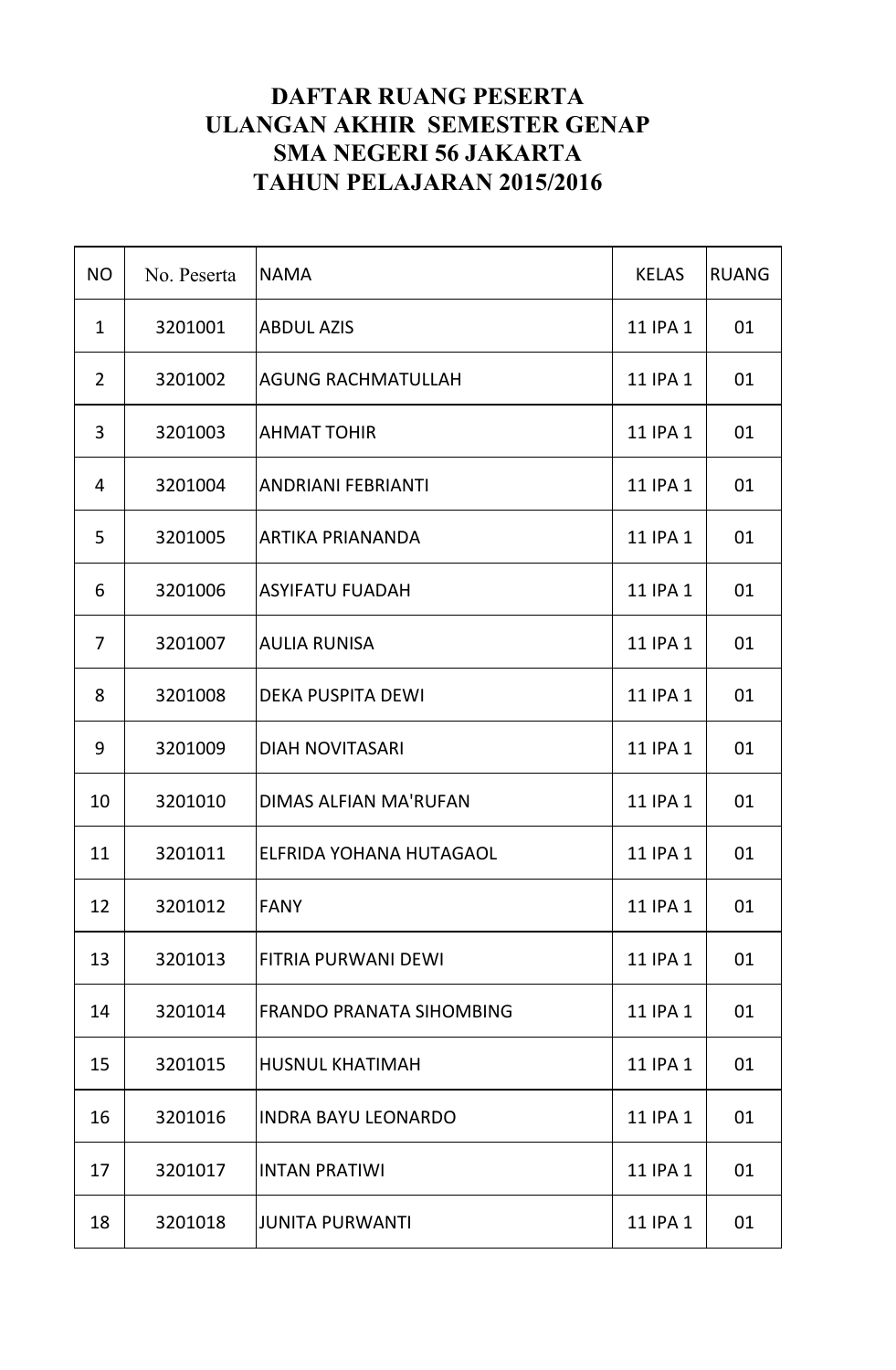| <b>NO</b>    | No. Peserta | <b>NAMA</b>                       | <b>KELAS</b> | <b>RUANG</b> |
|--------------|-------------|-----------------------------------|--------------|--------------|
| $\mathbf{1}$ | 3202019     | LAKSMITA ADRIANA.R.D              | 11 IPA 1     | 02           |
| 2            | 3202020     | MEGA RIA                          | 11 IPA 1     | 02           |
| 3            | 3202021     | MUHAMMAD FHERLY FADILLAH NUR AZZA | 11 IPA 1     | 02           |
| 4            | 3202022     | MUHAMMAD SULTAN HASANAH           | 11 IPA 1     | 02           |
| 5            | 3202023     | <b>NURUL KHOTIMAH</b>             | 11 IPA 1     | 02           |
| 6            | 3202024     | NUZIA RAHMADANTI                  | 11 IPA 1     | 02           |
| 7            | 3202025     | <b>PUTRI INDRIANI</b>             | 11 IPA 1     | 02           |
| 8            | 3202026     | <b>RENALDY YOSUA</b>              | 11 IPA 1     | 02           |
| 9            | 3202027     | <b>RIFKI RAMADAN</b>              | 11 IPA 1     | 02           |
| 10           | 3202028     | <b>RIKA AMELIA</b>                | 11 IPA 1     | 02           |
| 11           | 3202029     | <b>SAULINA AFRIANI</b>            | 11 IPA 1     | 02           |
| 12           | 3202030     | <b>SEFA SAFITRI</b>               | 11 IPA 1     | 02           |
| 13           | 3202031     | <b>SILVIANA NURUL FIRDAUS</b>     | 11 IPA 1     | 02           |
| 14           | 3202032     | <b>SISKA AULIA RAHMA</b>          | 11 IPA 1     | 02           |
| 15           | 3202033     | <b>STEVEN NATHANAEL</b>           | 11 IPA 1     | 02           |
| 16           | 3202034     | <b>VIDYA CLARETA</b>              | 11 IPA 1     | 02           |
| 17           | 3202035     | YOHANA RANI HARTATI               | 11 IPA 1     | 02           |
| 18           | 3202036     | YULIANA LATIF                     | 11 IPA 1     | 02           |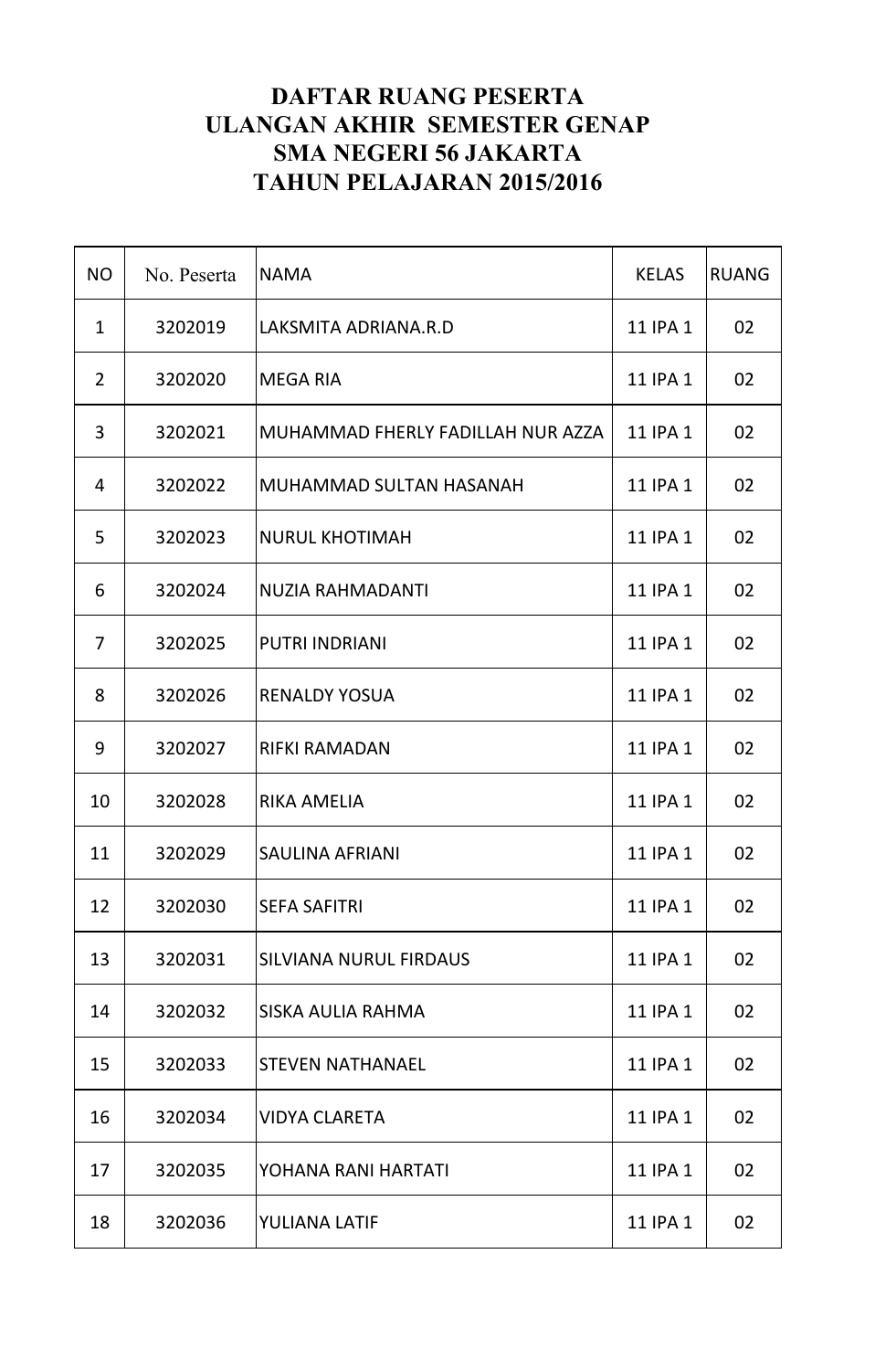| <b>NO</b>      | No. Peserta | <b>NAMA</b>                 | <b>KELAS</b>    | <b>RUANG</b> |
|----------------|-------------|-----------------------------|-----------------|--------------|
| $\mathbf{1}$   | 3203037     | <b>AGUSTINUS CONSTANTIO</b> | 11 IPA 2        | 03           |
| $\overline{2}$ | 3203038     | <b>AHMAD RIJAL</b>          | 11 IPA 2        | 03           |
| 3              | 3203039     | <b>ANAH TASYA</b>           | 11 IPA 2        | 03           |
| 4              | 3203040     | <b>ANDREAS WINATA</b>       | 11 IPA 2        | 03           |
| 5              | 3203041     | <b>AULLIA OKTAVIANI</b>     | 11 IPA 2        | 03           |
| 6              | 3203042     | AYES FEBRIA ANANDA PUTRA    | 11 IPA 2        | 03           |
| 7              | 3203043     | CAHYA ADITYA PERMANA        | 11 IPA 2        | 03           |
| 8              | 3203044     | DIAN ARYANI WULANDARI       | 11 IPA 2        | 03           |
| 9              | 3203045     | <b>DIAN LESTARI</b>         | 11 IPA 2        | 03           |
| 10             | 3203046     | <b>DYNI</b>                 | 11 IPA 2        | 03           |
| 11             | 3203047     | <b>FEBRIANA KUSUMAH</b>     | 11 IPA 2        | 03           |
| 12             | 3203048     | FITRAH TRISTIANA SUMARAH    | 11 IPA 2        | 03           |
| 13             | 3203049     | <b>GABRIEL RAMA SYAKA</b>   | 11 IPA 2        | 03           |
| 14             | 3203050     | <b>INAYAHTUN NAJIJAH</b>    | 11 IPA 2        | 03           |
| 15             | 3203051     | <b>ISNAENI FATIMAH</b>      | 11 IPA 2        | 03           |
| 16             | 3203052     | <b>KIKI MEDIANA</b>         | <b>11 IPA 2</b> | 03           |
| 17             | 3203053     | KURNIA RAHMA DANINGSIH      | <b>11 IPA 2</b> | 03           |
| 18             | 3203054     | <b>M.ILHAM SUBHIYAN</b>     | 11 IPA 2        | 03           |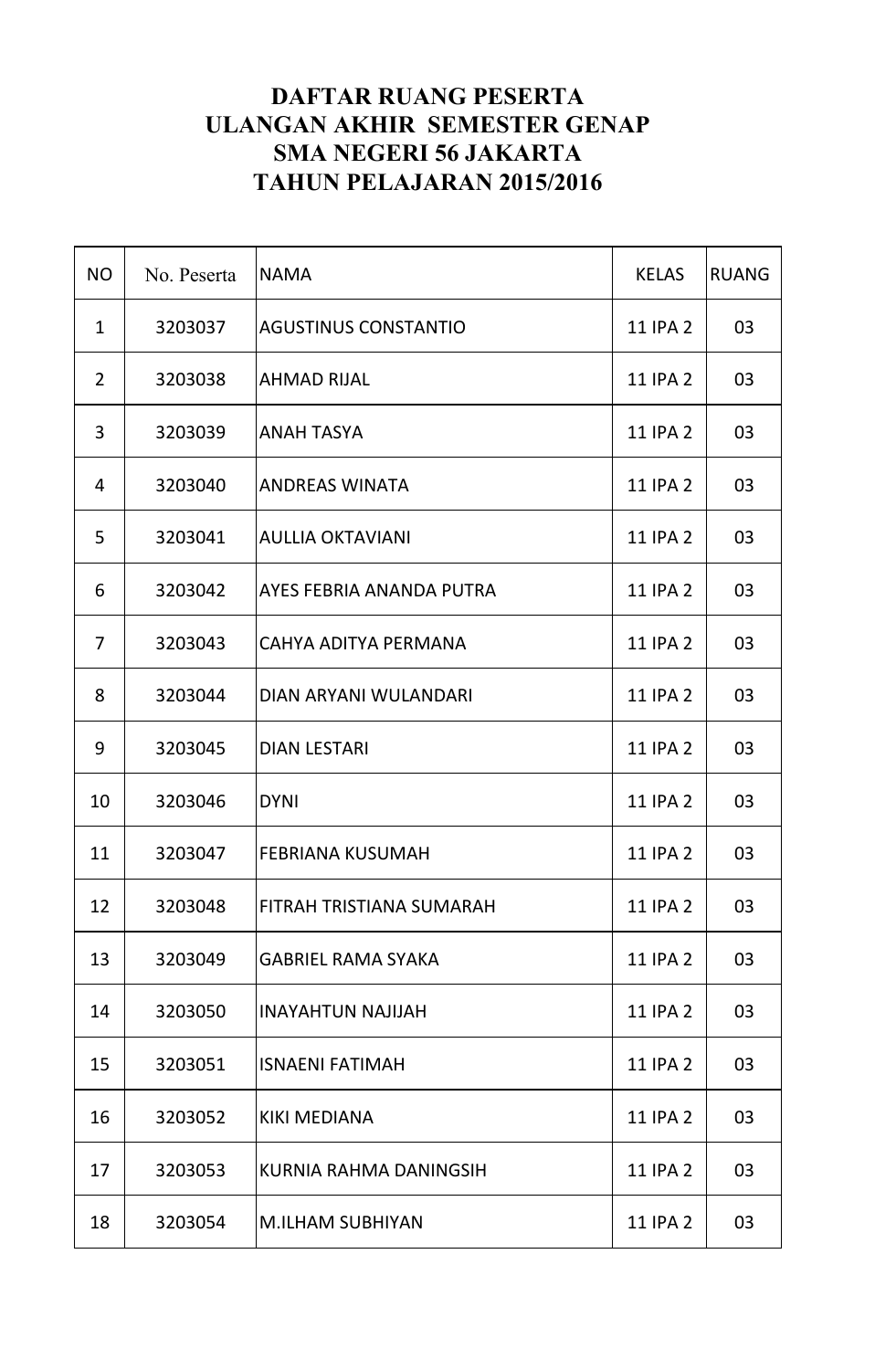| <b>NO</b>      | No. Peserta | <b>NAMA</b>                      | <b>KELAS</b>    | <b>RUANG</b> |
|----------------|-------------|----------------------------------|-----------------|--------------|
| $\mathbf{1}$   | 3204055     | <b>MEGA ROSTIA HADI</b>          | 11 IPA 2        | 04           |
| $\overline{2}$ | 3204056     | <b>MEGA YULIANA PUTRI</b>        | 11 IPA 2        | 04           |
| 3              | 3204057     | <b>MEUTHIA SAFITRI</b>           | 11 IPA 2        | 04           |
| 4              | 3204058     | <b>MONA CITRA NATALIA</b>        | 11 IPA 2        | 04           |
| 5              | 3204059     | <b>NABILAH AMELIA</b>            | 11 IPA 2        | 04           |
| 6              | 3204060     | <b>NUR NOPITA SARI</b>           | 11 IPA 2        | 04           |
| 7              | 3204061     | PIRHOT JUNIOR                    | 11 IPA 2        | 04           |
| 8              | 3204062     | <b>PUTRI WISNU</b>               | 11 IPA 2        | 04           |
| 9              | 3204063     | <b>RESTI YULIANA</b>             | 11 IPA 2        | 04           |
| 10             | 3204064     | RIANA OKTAVIA                    | 11 IPA 2        | 04           |
| 11             | 3204065     | <b>RYAN PRASETIYO</b>            | 11 IPA 2        | 04           |
| 12             | 3204066     | <b>SAEPUDIN</b>                  | <b>11 IPA 2</b> | 04           |
| 13             | 3204067     | <b>SELVI NUR FITRIAH</b>         | <b>11 IPA 2</b> | 04           |
| 14             | 3204068     | <b>SINTYA KHAIRUNISSA</b>        | <b>11 IPA 2</b> | 04           |
| 15             | 3204069     | SISKA DEWI MUTIARA               | <b>11 IPA 2</b> | 04           |
| 16             | 3204070     | <b>STEVANUS</b>                  | 11 IPA 2        | 04           |
| 17             | 3204071     | <b>VANCELIA DWI PRASETYAWATI</b> | 11 IPA 2        | 04           |
| 18             | 3204072     | <b>WIDIANGGY ANI SAFITRI</b>     | 11 IPA 2        | 04           |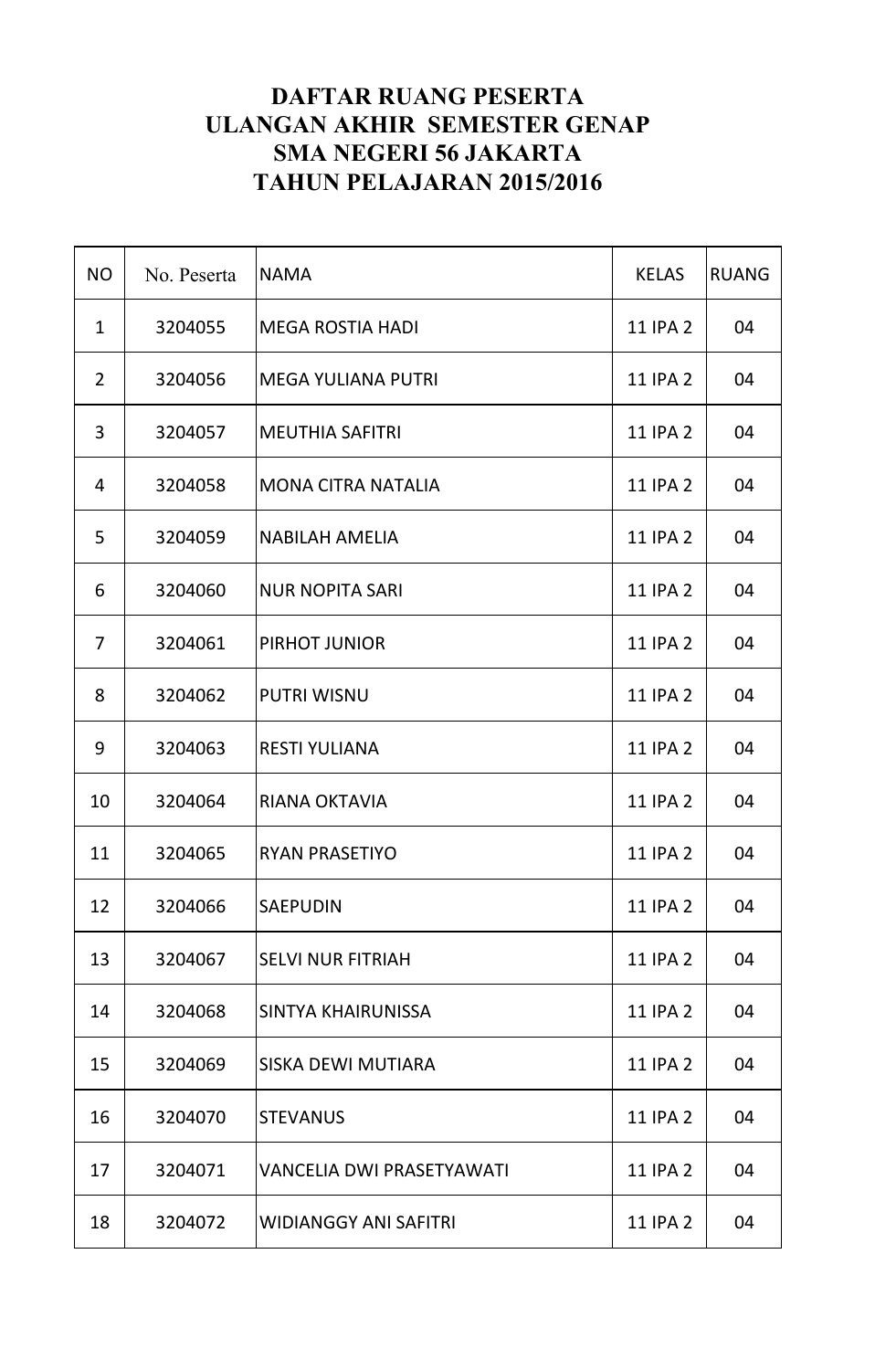| <b>NO</b>      | No. Peserta | <b>NAMA</b>                      | <b>KELAS</b> | <b>RUANG</b> |
|----------------|-------------|----------------------------------|--------------|--------------|
| $\mathbf{1}$   | 4207001     | <b>AGUS SETIAWAN</b>             | 11 IIS 1     | 07           |
| $\overline{2}$ | 4207002     | <b>AHMAD SUGIARTO</b>            | 11 IIS 1     | 07           |
| 3              | 4207003     | ALOYCIUS BINSAR ADIPUTRA TARIGAN | 11 IIS 1     | 07           |
| 4              | 4207004     | ALVIRA RACHMANINGSIH             | 11 IIS 1     | 07           |
| 5              | 4207005     | <b>ANASTASYA FELNITA MASSIE</b>  | 11 IIS 1     | 07           |
| 6              | 4207006     | ANGGUN HANA WIDYASTUTI           | 11 IIS 1     | 07           |
| 7              | 4207007     | ANNISA ALMIZLIDINILLAH           | 11 IIS 1     | 07           |
| 8              | 4207008     | AULIA HAFIDZ KAMANDOKO           | 11 IIS 1     | 07           |
| 9              | 4207009     | <b>CHATRIN PRISCELA DEWI</b>     | 11 IIS 1     | 07           |
| 10             | 4207010     | <b>CLAUDIA REHCT RIADI</b>       | 11 IIS 1     | 07           |
| 11             | 4207011     | <b>DESY PUTRI</b>                | 11 IIS 1     | 07           |
| 12             | 4207012     | <b>DEVI NUR PRATIWI</b>          | 11 IIS 1     | 07           |
| 13             | 4207013     | EKA ELA WIDIYANTI                | 11 IIS 1     | 07           |
| 14             | 4207014     | <b>FITRI HANDAYANI</b>           | 11 IIS 1     | 07           |
| 15             | 4207015     | <b>HERA APRIANTI</b>             | 11 IIS 1     | 07           |
| 16             | 4207016     | <b>INDAH LESTARI</b>             | 11 IIS 1     | 07           |
| 17             | 4207017     | <b>KEMAS ADITYA HUSAIN</b>       | 11 IIS 1     | 07           |
| 18             | 4207018     | LUKKAS PERDINAN HARJONO          | 11 IIS 1     | 07           |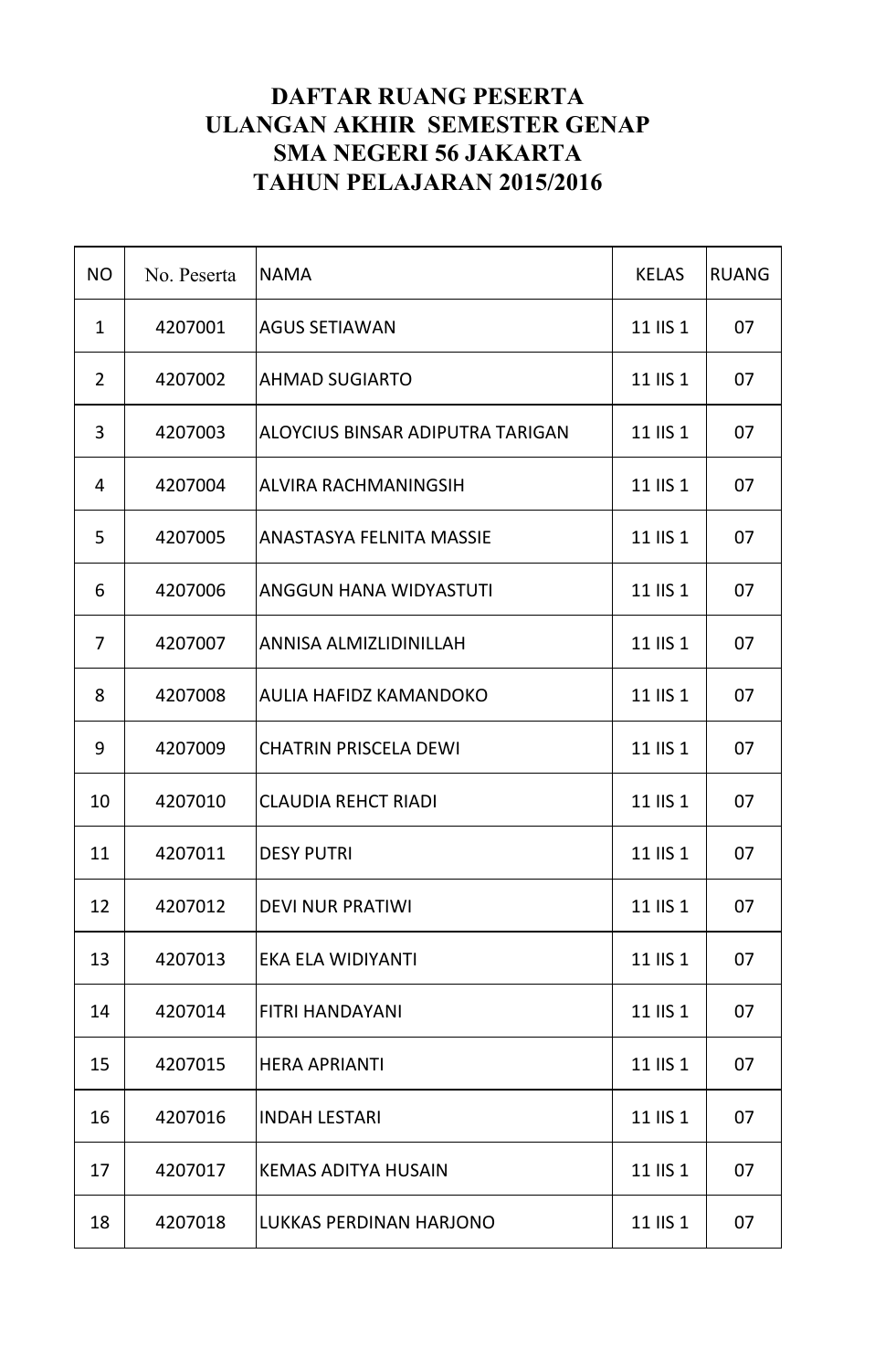| <b>NO</b>      | No. Peserta | <b>NAMA</b>                | <b>KELAS</b> | <b>RUANG</b> |
|----------------|-------------|----------------------------|--------------|--------------|
| $\mathbf{1}$   | 4208019     | LUTFAH MAR'ATUN KHOIRIYAH  | 11 IIS 1     | 08           |
| $\overline{2}$ | 4208020     | MUHAMMAD DANI PRIYATNA     | 11 IIS 1     | 08           |
| 3              | 4208021     | <b>MUHAMMAD KHOIRI</b>     | 11 IIS 1     | 08           |
| 4              | 4208022     | MUHAMMAD RAFI HIDAYAT      | 11 IIS 1     | 08           |
| 5              | 4208023     | <b>NADILA DEVITA</b>       | 11 IIS 1     | 08           |
| 6              | 4208024     | <b>NIA SABELAH</b>         | 11 IIS 1     | 08           |
| 7              | 4208025     | <b>NOVITA SARI</b>         | 11 IIS 1     | 08           |
| 8              | 4208026     | <b>NURCHOLIS NURCHOLIS</b> | 11 IIS 1     | 08           |
| 9              | 4208027     | PUTRI FAJRIN MAULIDA       | 11 IIS 1     | 08           |
| 10             | 4208028     | RANGGA DARUS SALAM         | 11 IIS 1     | 08           |
| 11             | 4208029     | RIKI EKA ALDIANSYAH        | 11 IIS 1     | 08           |
| 12             | 4208030     | <b>RUSPITA CAECILIA</b>    | 11 IIS 1     | 08           |
| 13             | 4208031     | SANTRILEA RAMADHANTI       | 11 IIS 1     | 08           |
| 14             | 4208032     | <b>SHEILA SUBAIKA ROY</b>  | 11 IIS 1     | 08           |
| 15             | 4208033     | <b>SISY SEPTIANI</b>       | 11 IIS 1     | 08           |
| 16             | 4208034     | <b>TIA WATI</b>            | 11 IIS 1     | 08           |
| 17             | 4208035     | <b>VIQRI RAMADHAN</b>      | 11 IIS 1     | 08           |
| 18             | 4208036     | <b>WINDA LESTARI</b>       | 11 IIS 1     | 08           |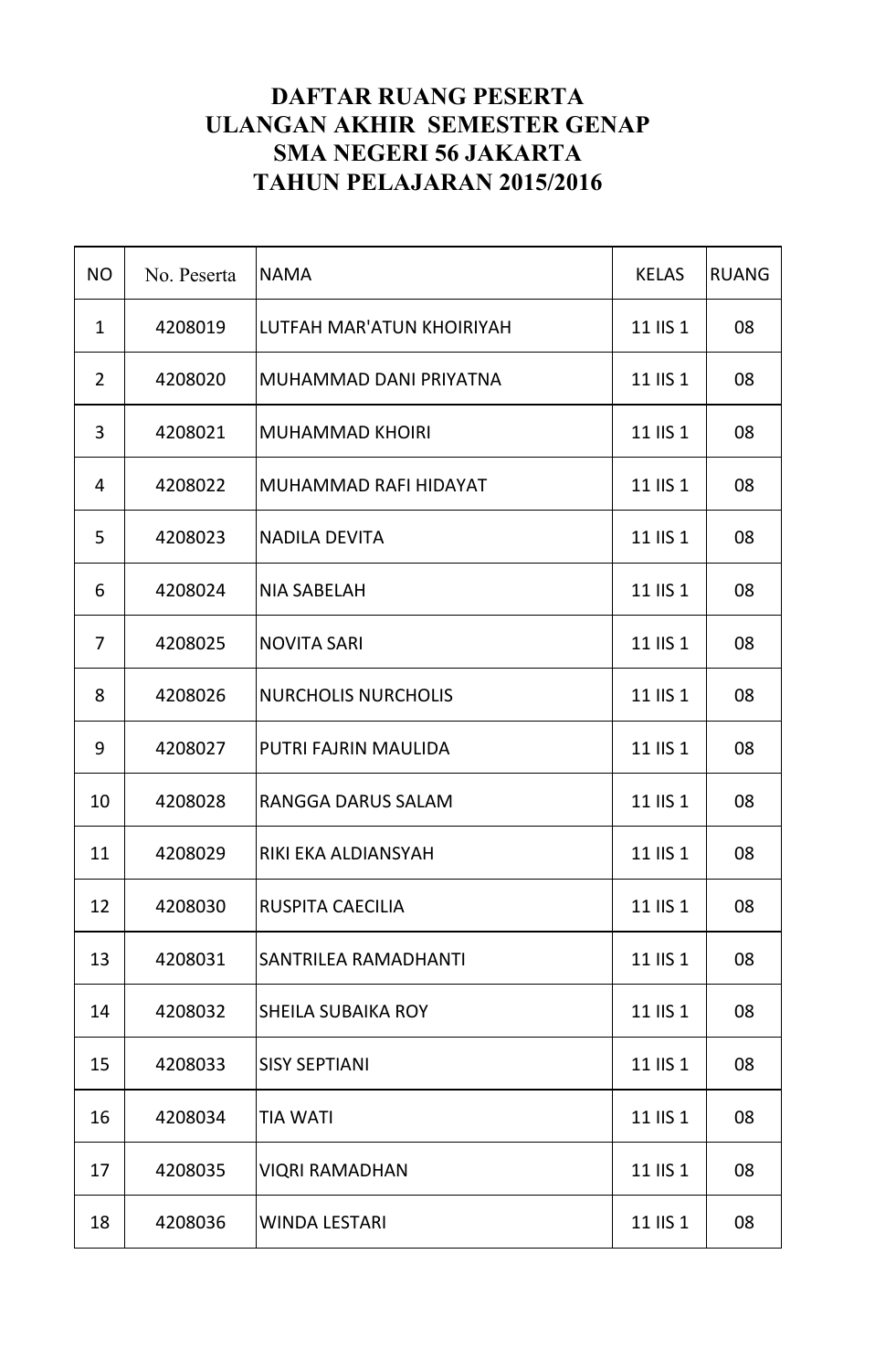| <b>NO</b>      | No. Peserta | <b>NAMA</b>                  | <b>KELAS</b> | <b>RUANG</b> |
|----------------|-------------|------------------------------|--------------|--------------|
| $\mathbf{1}$   | 4209037     | <b>AMRITA ADINA</b>          | 11 IIS 2     | 09           |
| $\overline{2}$ | 4209038     | <b>ANDIKA DWI SAPUTRA</b>    | 11 IIS 2     | 09           |
| 3              | 4209039     | <b>ANNISA MAHARANI</b>       | 11 IIS 2     | 09           |
| 4              | 4209040     | <b>ANNISA RAMADHANI</b>      | 11 IIS 2     | 09           |
| 5              | 4209041     | <b>ARIKA HANDAYANI</b>       | 11 IIS 2     | 09           |
| 6              | 4209042     | <b>AYU APRIL YANI</b>        | 11 IIS 2     | 09           |
| 7              | 4209043     | <b>CIKAL RAHMAWATI</b>       | 11 IIS 2     | 09           |
| 8              | 4209044     | <b>DAVID NABHAN KOLIS</b>    | 11 IIS 2     | 09           |
| 9              | 4209045     | <b>DIAH ALFIYANI</b>         | 11 IIS 2     | 09           |
| 10             | 4209046     | <b>EKA APRIVIA</b>           | 11 IIS 2     | 09           |
| 11             | 4209047     | <b>ERIKA</b>                 | 11 IIS 2     | 09           |
| 12             | 4209048     | FANNY AYUSTIA ZULFIKAR       | 11 IIS 2     | 09           |
| 13             | 4209049     | <b>FIKRI HAIKAL</b>          | 11 IIS 2     | 09           |
| 14             | 4209050     | <b>HILDA AISYAH SALSABIL</b> | 11 IIS 2     | 09           |
| 15             | 4209051     | <b>LATIP NUR</b>             | 11 IIS 2     | 09           |
| 16             | 4209052     | LIVIN NATHASYA               | 11 IIS 2     | 09           |
| 17             | 4209053     | <b>MAYA RAHMAYANTI</b>       | 11 IIS 2     | 09           |
| 18             | 4209054     | <b>MESSY LESTARI</b>         | 11 IIS 2     | 09           |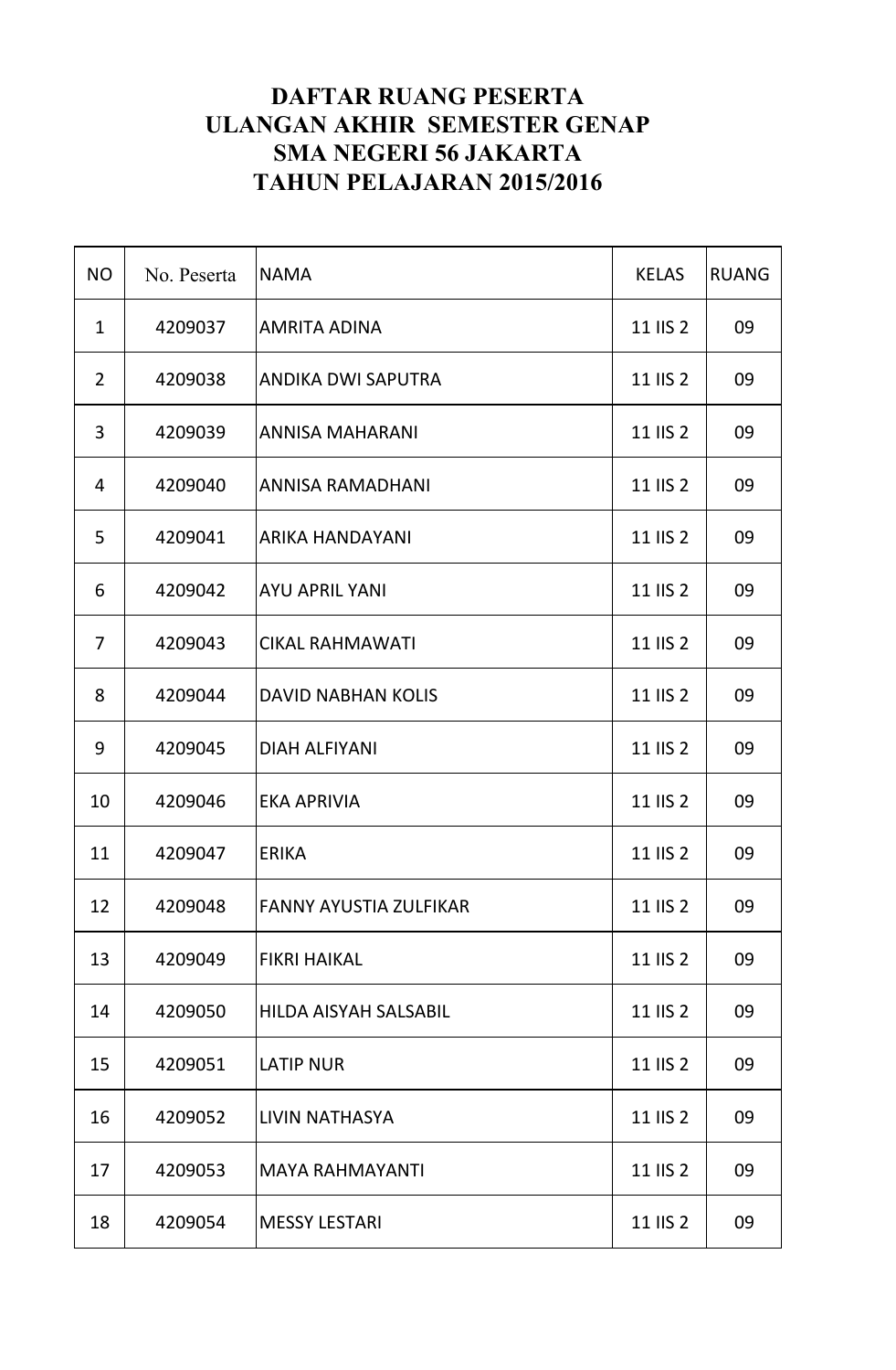| <b>NO</b>      | No. Peserta | <b>NAMA</b>                  | <b>KELAS</b> | <b>RUANG</b> |
|----------------|-------------|------------------------------|--------------|--------------|
| $\mathbf{1}$   | 4210055     | <b>MITA AULIA MALIK</b>      | 11 IIS 2     | 10           |
| $\overline{2}$ | 4210056     | MUHAMMAD CHANDRA RAMADHAN    | 11 IIS 2     | 10           |
| 3              | 4210057     | <b>MUHAMMAD FAHMI</b>        | 11 IIS 2     | 10           |
| 4              | 4210058     | NADYA LULU OKTAVIANTI        | 11 IIS 2     | 10           |
| 5              | 4210059     | <b>NANDA ANJAS SARI</b>      | 11 IIS 2     | 10           |
| 6              | 4210060     | <b>NOER CHOLIS AFRIAJI</b>   | 11 IIS 2     | 10           |
| 7              | 4210061     | <b>NUR SUSILOWATI</b>        | 11 IIS 2     | 10           |
| 8              | 4210062     | <b>NUZUL RAMADHANI</b>       | 11 IIS 2     | 10           |
| 9              | 4210063     | <b>OKTAVIA</b>               | 11 IIS 2     | 10           |
| 10             | 4210064     | <b>REINALDY TANJUNG</b>      | 11 IIS 2     | 10           |
| 11             | 4210065     | RINDIANI SANDIKA             | 11 IIS 2     | 10           |
| 12             | 4210066     | RISNANDA JULIANA PUTRI       | 11 IIS 2     | 10           |
| 13             | 4210067     | <b>ROBBY CAHYA</b>           | 11 IIS 2     | 10           |
| 14             | 4210068     | SARAH AZZIZAH SAPUTRI        | 11 IIS 2     | 10           |
| 15             | 4210069     | SITI DIAN NATA DE GANON HIRO | 11 IIS 2     | 10           |
| 16             | 4210070     | <b>SUYANTI</b>               | 11 IIS 2     | 10           |
| 17             | 4210071     | VAVA AL-HADAD WIJAYA         | 11 IIS 2     | 10           |
| 18             | 4210072     | <b>WENDY SANTOSO</b>         | 11 IIS 2     | 10           |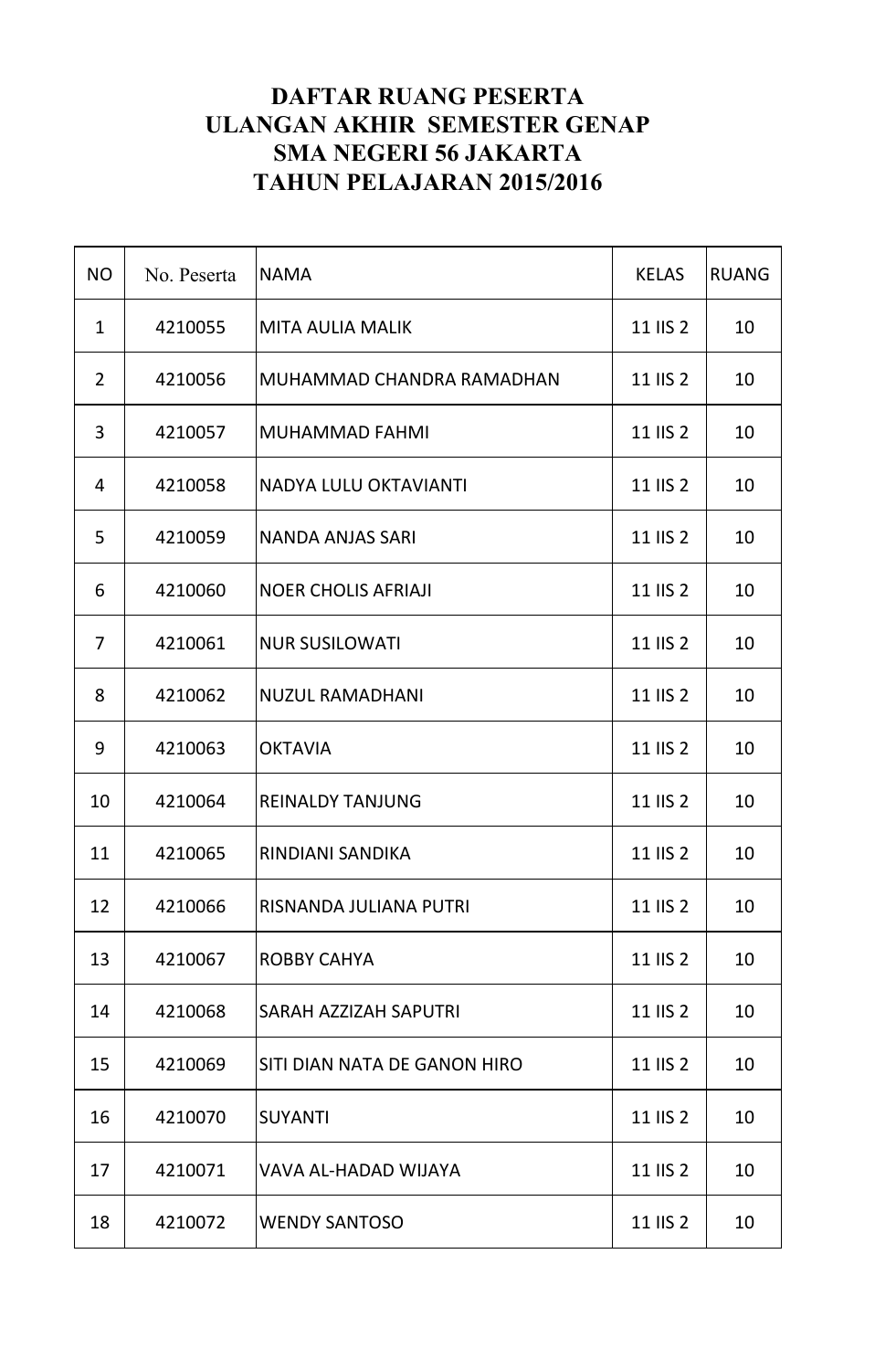| <b>NO</b>      | No. Peserta | <b>NAMA</b>                 | <b>KELAS</b> | <b>RUANG</b> |
|----------------|-------------|-----------------------------|--------------|--------------|
| $\mathbf{1}$   | 4211073     | <b>ANANDA FIRMANSYAH</b>    | 11 IIS 3     | 11           |
| $\overline{2}$ | 4211074     | <b>ANNISA HERTANTY</b>      | 11 IIS 3     | 11           |
| 3              | 4211075     | <b>APRI ASTUTI</b>          | 11 IIS 3     | 11           |
| 4              | 4211076     | <b>ASTUTI NINGSIH</b>       | 11 IIS 3     | 11           |
| 5              | 4211077     | <b>BELLA NOVIANI</b>        | 11 IIS 3     | 11           |
| 6              | 4211078     | <b>CINDHY DELLA MUSTIKA</b> | 11 IIS 3     | 11           |
| $\overline{7}$ | 4211079     | DAMARA ALDHA WIDYADANA      | 11 IIS 3     | 11           |
| 8              | 4211080     | DEDEH MASYRIFATULAELAH      | 11 IIS 3     | 11           |
| 9              | 4211081     | DIMAS WAHYU EKO PRASETYO    | 11 IIS 3     | 11           |
| 10             | 4211082     | <b>ERICA LISTIANA</b>       | 11 IIS 3     | 11           |
| 11             | 4211083     | FIRDA LUTHFIYANA            | 11 IIS 3     | 11           |
| 12             | 4211084     | <b>GIGIH PRAHASTORO</b>     | 11 IIS 3     | 11           |
| 13             | 4211085     | <b>ILHAM SOBARI</b>         | 11 IIS 3     | 11           |
| 14             | 4211086     | <b>INDRI AFRILIA</b>        | 11 IIS 3     | 11           |
| 15             | 4211087     | <b>JHONI PARULIAN</b>       | 11 IIS 3     | 11           |
| 16             | 4211088     | <b>KELLY KURNIAWAN</b>      | 11 IIS 3     | 11           |
| 17             | 4211089     | LISTA RIZKI APRILIANI       | 11 IIS 3     | 11           |
| 18             | 4211090     | <b>MEGA YUNINGRUM</b>       | 11 IIS 3     | 11           |